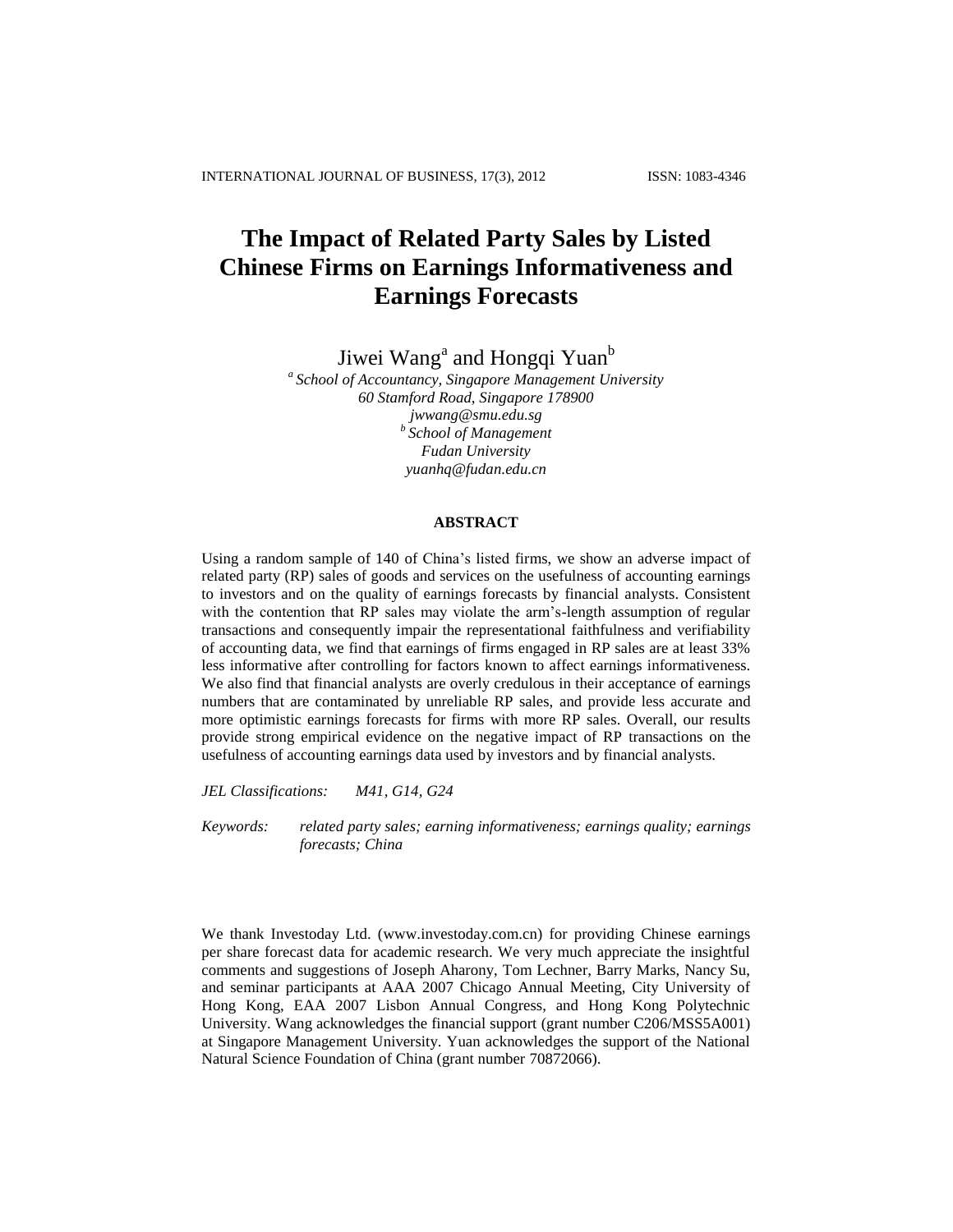### **I. INTRODUCTION**

This paper investigates the impact of related party (RP) transactions on earnings informativeness as perceived by investors and the quality of earnings forecasts made by financial analysts. RP transactions may violate the arm's-length assumption of regular transactions and consequently impair the representational faithfulness and verifiability of accounting data. Recent corporate scandals such as Enron and Adelphia, to name just two, exemplify how RP transactions may reduce the reliability of reported earnings. The Financial Accounting Standards Board (FASB) has long been expressing concerns about the possible negative impact of RP transactions on the reliability of financial information, in terms of both representational faithfulness and reliability of reported amounts (SFAS 57, 15), while previous research provides empirical evidence of a significant positive association between RP transactions and earnings manipulation (e.g., Gordon and Henry 2003, in the US, and Aharony, Wang, and Yuan 2010, in China). The evidence suggests the possibility of an adverse impact of RP transactions on the quality of accounting numbers.

There are various types of RP transactions. On a set of RP transactions for 366 American public firms that they hand-collected during the years 2000-2001, Gordon and Henry (2003) identify several major types of RP transactions, such as direct transactions with employees or with board members, contract services or legal services acquired from management, sales to (purchases from) related parties and loans to (from) related parties. Their statistics show that 47% of their sample firms provided loans to RPs, 20.2% engaged in direct service relations involving an executive and another related party, while 19.2% made purchases from RPs, and 11.3% made sales to related parties. In contrast, Aharony *et al*. (2010) show that around 60% of Chinese initial public offerings during the period 1999-2001 engaged in sales of goods and services to their controlling parent companies, in a mean dollar amount of US\$ 23.57 million, compared with a mean of US\$3.66 million for Gordon and Henry's (2003) American sample.

Our study focuses on the impact of RP sales of goods and services on earnings informativeness as perceived by capital market investors, and on the quality of analysts' earnings forecasts, the reason being that RP sales have the most direct impact on earnings number. We choose a Chinese setting for our analysis because China provides both a unique institutional setting and RPT data. Our results provide an assessment of the extent to which RP sales of goods and services contribute to impairing earnings informativeness and the quality of analysts' forecasts.

We randomly select 140 firms out of 383 firms that were listed on the Shanghai Stock Exchange in 1997. We then hand-collect all RP sales of goods and services data for the 140 companies, from their annual reports during the period of 1998 to 2004. Statistical analysis of the data collected for our sample firms indicate that they are not significantly different in their characteristics from the entire population of 383 firms. Both our two-way fixed effect panel data analysis and our pooled ordinary least square regressions suggest that RP sales significantly reduce earnings informativeness in China. The results are robust after controlling for factors that may affect earnings informativeness such as firm size, market-to-book ratio, and leverage. In addition, we find that Chinese financial analysts do not account for the adverse impact of RP sales on earnings. In particular, their forecasts are considerably less accurate for firms with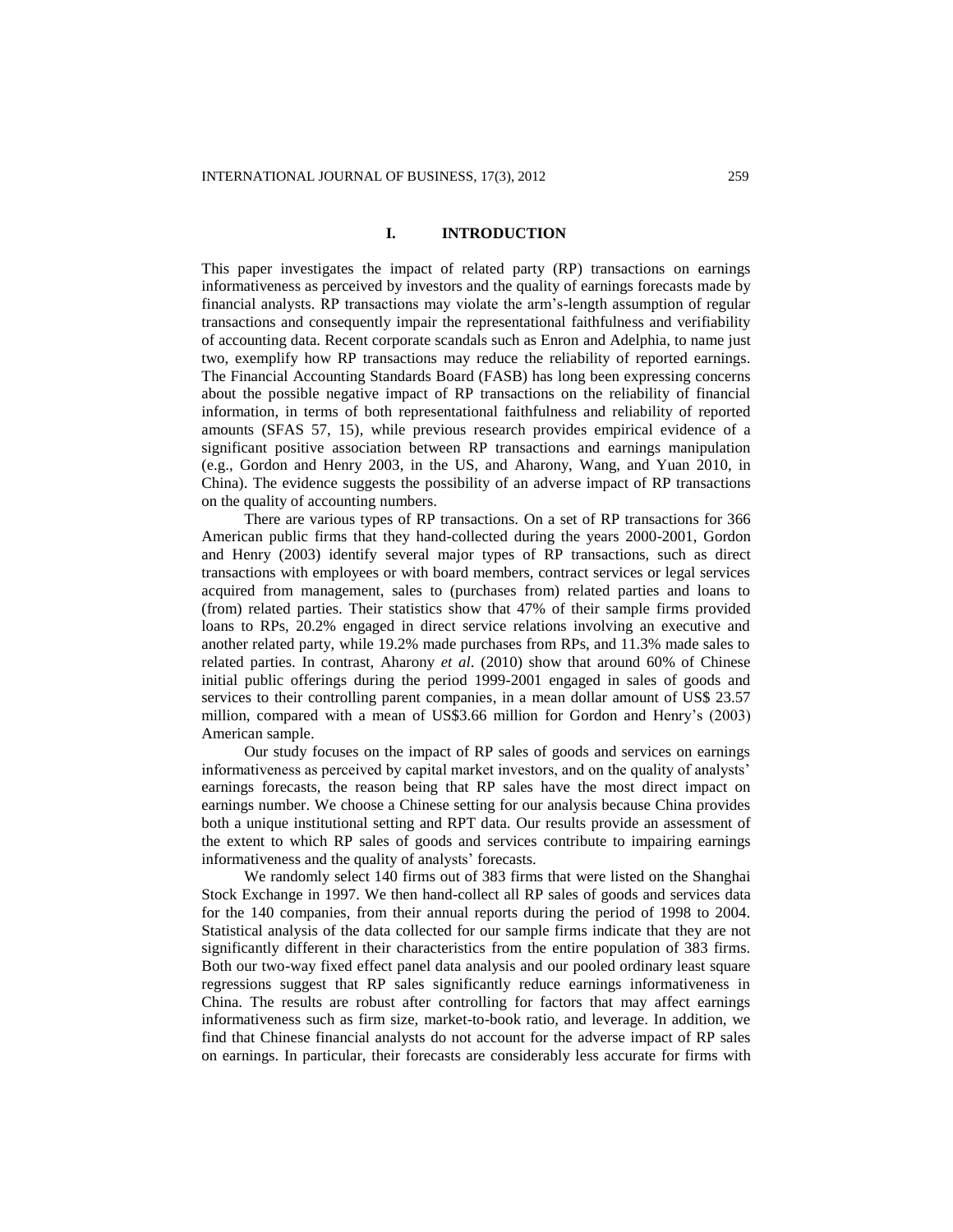more RP sales of goods and services, and the forecasts they provide become ever more excessively optimistic the more firms engage in RP sales. These results suggest that financial analysts are unduly willing to trust earnings numbers that are contaminated by unreliable RP sales, consistent with the evidence in Teoh and Wong (2002) on the credulity of financial analysts. In summary, our results suggest that RP sales significantly reduce both earnings informativeness to investors and the quality of analysts' earnings forecasts in China.

The remainder of the paper is organized as follows. In section II, we provide the institutional background on China's disclosure of RP transactions. Section III discusses prior research and develops our hypotheses. We present the research design, data and empirical results of the impact of RP sales on earnings informativeness and on the quality of analysts' forecasts in sections IV and V, respectively. Section VI provides a conclusion.

# **II. INSTITUTIONAL BACKGROUND**

In 1997, the Chinese Ministry of Finance, which serves as the accounting standards setter in China, promulgated an accounting standard for RP transactions (hereafter, the *RPT Standard*), which requires publicly listed companies to disclose all material RPTs in the form of notes to the financial statements. The RPT Standard defines RPTs to include transactions occurring between a listed firm and its parent company or with another affiliated firm. However, the related parties need not necessarily be other listed companies. They may also be a listed firm and its management, board members, principal owners, or members of the immediate families of any of these groups. Nevertheless, as Chinese firms are largely owned by corporate shareholders, almost all RP transactions are executed between listed firms and their respective affiliated firms such as parent companies or other subsidiaries of these parent companies (Aharony *et al*. 2010).

The RPT Standard has relatively detailed disclosure requirements, similar to those set forth by SFAS 57 in the USA (Gordon, Henry and Palia 2004). The disclosure must include information on the nature of the relationship between the parties involved, the core operations of each related party, a description of the nature of each type of transaction, and information on the amounts involved. The RPT Standard also lists the various types of RPTs that publicly listed firms must disclose in the form of notes to the financial statements: sales and purchases of goods and services, commission relationships, overhead reimbursements, transfer of R&D, permits and franchises, trade of assets other than goods, including exchange of fixed assets, capital and operating leases and borrowing or lending, including interest payments.

# **III. PRIOR RESEARCH AND HYPOTHESES**

Concerns that RP transactions could adversely impact the reliability of financial information both in terms of representational faithfulness and reliability of reported amounts date back to 1982, when the FASB issued the Statement of Financial Accounting Standards No. 57. As pointed out in SFAS 57, "transactions involving related parties cannot be presumed to be carried out on an arm's-length basis, as the requisite conditions of competitive, free-market dealings may not exist." It further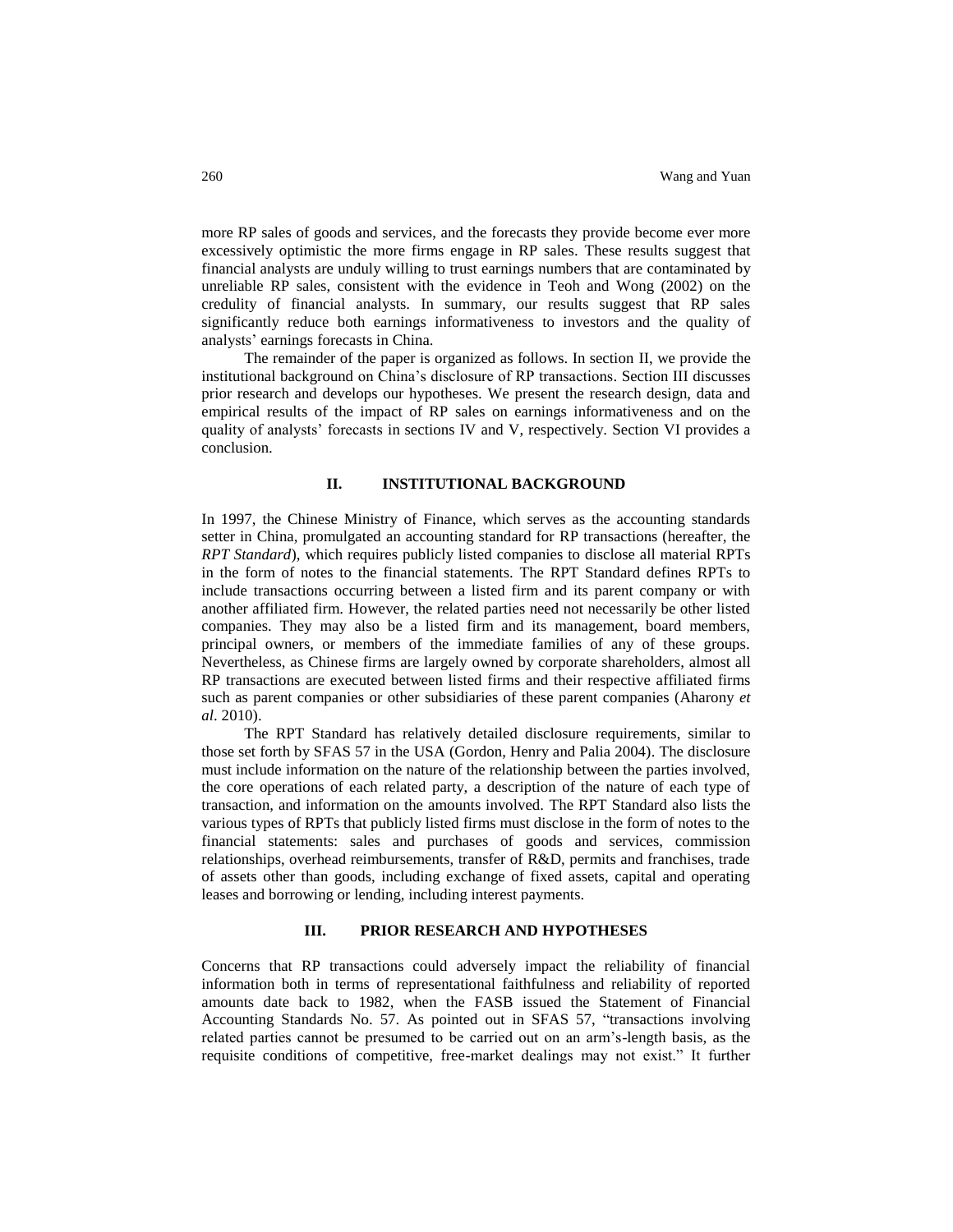elaborates that "relationships between parties may enable one of the parties to exercise a degree of influence over the other such that the influenced party may be favored or caused to subordinate it independent interests" (para. 13, FASB 1982). Such concerns did not draw much attention until the outburst of the recent accounting scandals of Enron, Adelphia and others. Enron used special purpose entities controlled by its CEO to manipulate income and Adelphia guaranteed related party debt and provided extensive loans to executives. In both cases, the result was irrelevant and unreliable accounting information. Nevertheless, there is limited empirical evidence on the impact of RP transactions on the quality of key accounting information such as earnings. To the best of our knowledge, Gordon and Henry (2003) is the first and only study to use US data to show the impact of RP transactions on earnings quality. They show that absolute abnormal accruals are positively associated with RP transactions, suggesting that this is due to the incentive of managers to manipulate earnings to mask their expropriation from RP transactions. As abnormal accruals are well accepted as a measure of earnings quality (see, e.g., Dechow and Schrand 2004), Gordon and Henry's results imply that RP transactions may reduce earnings quality.

The adverse impact of RP transactions on earnings quality is also documented in a China setting. Jian and Wong (2010) show that Chinese listed companies with group structure are more likely to engage in RP sales with their parent companies to manipulate earnings. Aharony *et al*. (2010) present evidence of earnings management through RP sales during the IPO process in China. They also show that abnormal RP sales are positively associated with abnormal accruals. Overall, these studies provide empirical evidence of earnings management via or induced by RP transactions.

The adverse impact of RP transactions on earnings quality implies an adverse impact on the usefulness of earnings to investors insofar as earnings usefulness is highly dependent on earnings quality (Dechow and Schrand 2004). Following Francis, Schipper, and Vincent (2005), we use earnings informativeness to measure the usefulness of accounting information. Accordingly, our first hypothesis is stated as follows (in alternative form):

# *H1: Earnings informativeness is negatively associated with the level of the firm's RP sales of goods and services.*

Prior studies suggest that financial analysts are credulous in the sense that they cannot identify earnings quality erosion due to factors such as opportunistic earnings management. For example, Teoh and Wong (2002) show that financial analysts systematically underestimate the extent of earnings management, and therefore are overly ready to believe that high accruals reflect good news. As already noted, Aharony *et al*. (2010) show that Chinese companies engage in RP sales of goods and services to manipulate their earnings and that there is a significant positive association between RP sales and absolute abnormal accruals. Consequently, we expect to find that Chinese financial analysts are also more credulous about firms that engage in higher level of RP sales of goods and services, and that the result will be a higher forecast error and more optimistic earnings forecasts. Formally stated, our second hypothesis (in alternative form) is:

*H2: Financial analysts' earnings forecasts are less accurate and more optimistic for firms that engage in a higher level of RP sales of goods and services.*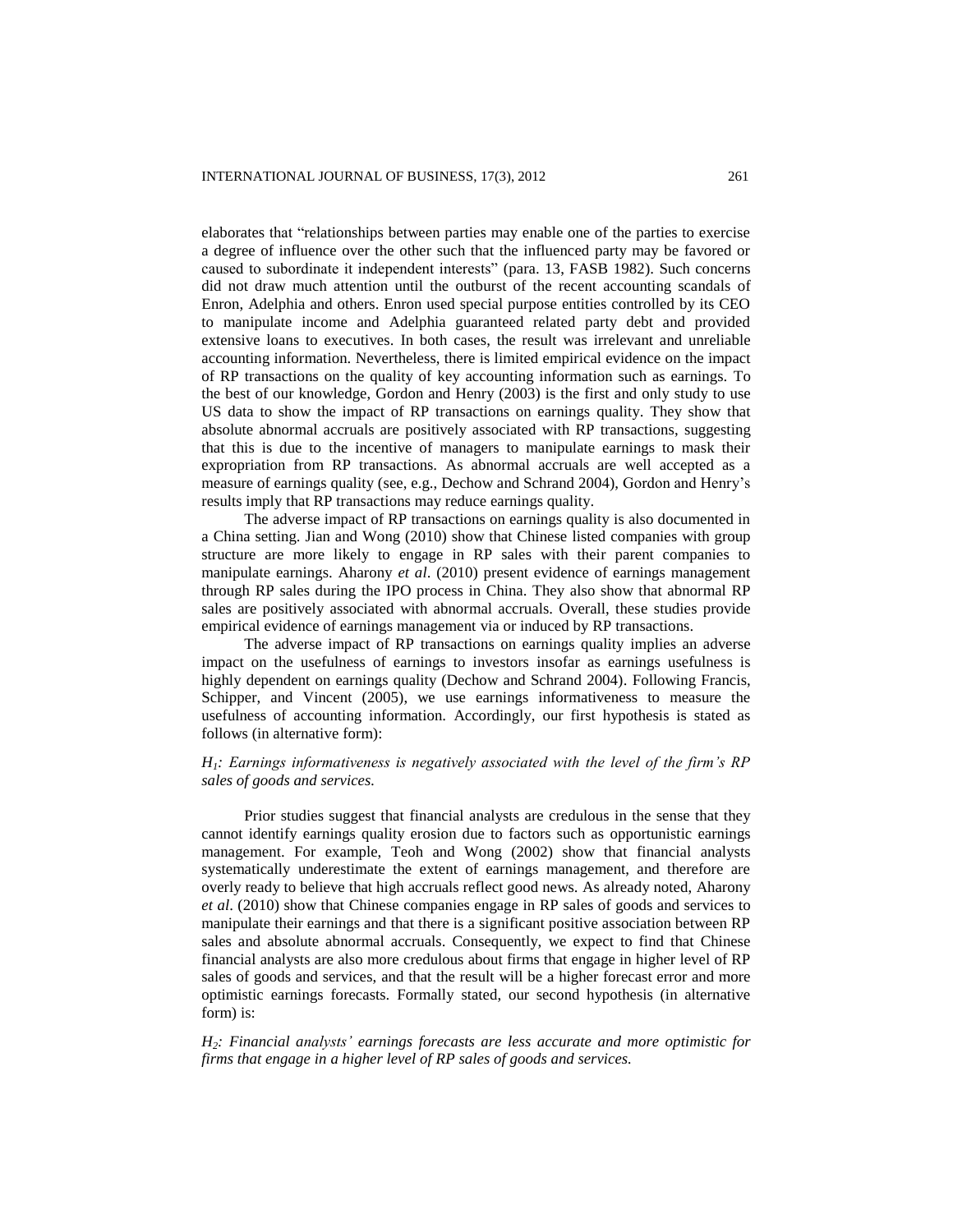#### **IV. THE IMPACT OF RP SALES ON EARNINGS INFORMATIVENESS**

#### **A. Research Design**

To test whether earnings informativeness is decreasing with the level of RP sales of goods and services  $(H_1)$ , we investigate whether differential earnings informativeness exists between firms with RP sales and firms without RP sales. Following Easton and Harris (1991), Francis *et al*. (2005) and others, we assess informativeness by the magnitude of the earnings response coefficient (ERC), i.e., the slope coefficients obtained from regressions of annual returns on both the level of and change in annual earnings. We include interactions between earnings (and changes in earnings) and the level of RP sales and interpret the respective estimated coefficients as evidence of differences in earnings informativeness or lack of such evidence. We also include in these regressions four control variables that have been shown in prior research to affect earnings informativeness (losses, firm size, market to book ratio and financial leverage). Accordingly, we run the following two regression models:

$$
RET_{j,t} = \alpha_0 + \alpha_1 EARN_{j,t} + \alpha_2 EARN_{j,t} \times RPS_{j,t} + \sum_{k=1}^4 \beta_k EARN_{j,t} \times CON_{j,t}^k + \varepsilon_{j,t}, \quad (1a)
$$
  
 
$$
RET_{j,t} = \alpha_0 + \alpha_1 EARN_{j,t} + \alpha_2 EARN_{j,t} \times RPS_{j,t} + \alpha_3 \Delta EARN_{j,t} + \alpha_4 \Delta EARN_{j,t} \times RPS_{j,t} + \sum_{k=1}^4 \beta_k EARN_{j,t} \times CON_{j,t}^k + \sum_{k=1}^4 \gamma_k \Delta EARN_{j,t} \times CON_{j,t}^k + \upsilon_{j,t}, \quad (1b)
$$

where  $\text{RET}_{it}$  = firm j's 12-month cumulative raw stock return over the period beginning in the fifth month following the end of fiscal year t-1 to the fourth month after fiscal year t; EARN<sub>i,t</sub> = firm j's net income in year t, scaled by the market value of equity as of year-end t-1;  $\Delta$ EARN<sub>j,t</sub> = change in net income between year t and t-1, scaled by the market value of equity as of year-end t-1;  $RPS_{j,t}$  = firm j's sales of goods and services to its related parties for year t, scaled by total net sales for year t;  $\text{CON}_{j,t}^k =$  a vector of control variables,  $k = 1, 2, 3$ , and 4;  $CON_{j,t}^1 = LOSS_{j,t} = 1$  if  $EARN_{j,t} < 0$ , and 0 otherwise;  $\text{CON}_{j,t}^2 = \text{SIZE}_{j,t}$  = the natural log of firm j's total assets as of year-end t;  $\text{CON}_{j,t}^3$  = MBE<sub>j,t</sub> = the ratio of firm j's market value of equity to book value of equity as of year-end t;  $CON_{j,t}^4 = DEBT_{j,t} = firm j's leverage, measured as the ratio of firm$ j's long-term debt to total book value of assets as of year-end t*.*

We include the four control variables in our regression analyses because prior studies have shown that each is associated with the magnitude of the ERC, our measure of earnings informativeness. Hayn (1995) documents that the ERC is smaller for loss observations than for profit observations; Chaney and Jeter (1992) find the ERC is increasing in firm size while Freeman (1987) reports that it is negatively related to firm size; Collins and Kothari (1989) show that the market-to-book ratio, a common measure of the firm's growth, is positively associated with earnings informativeness;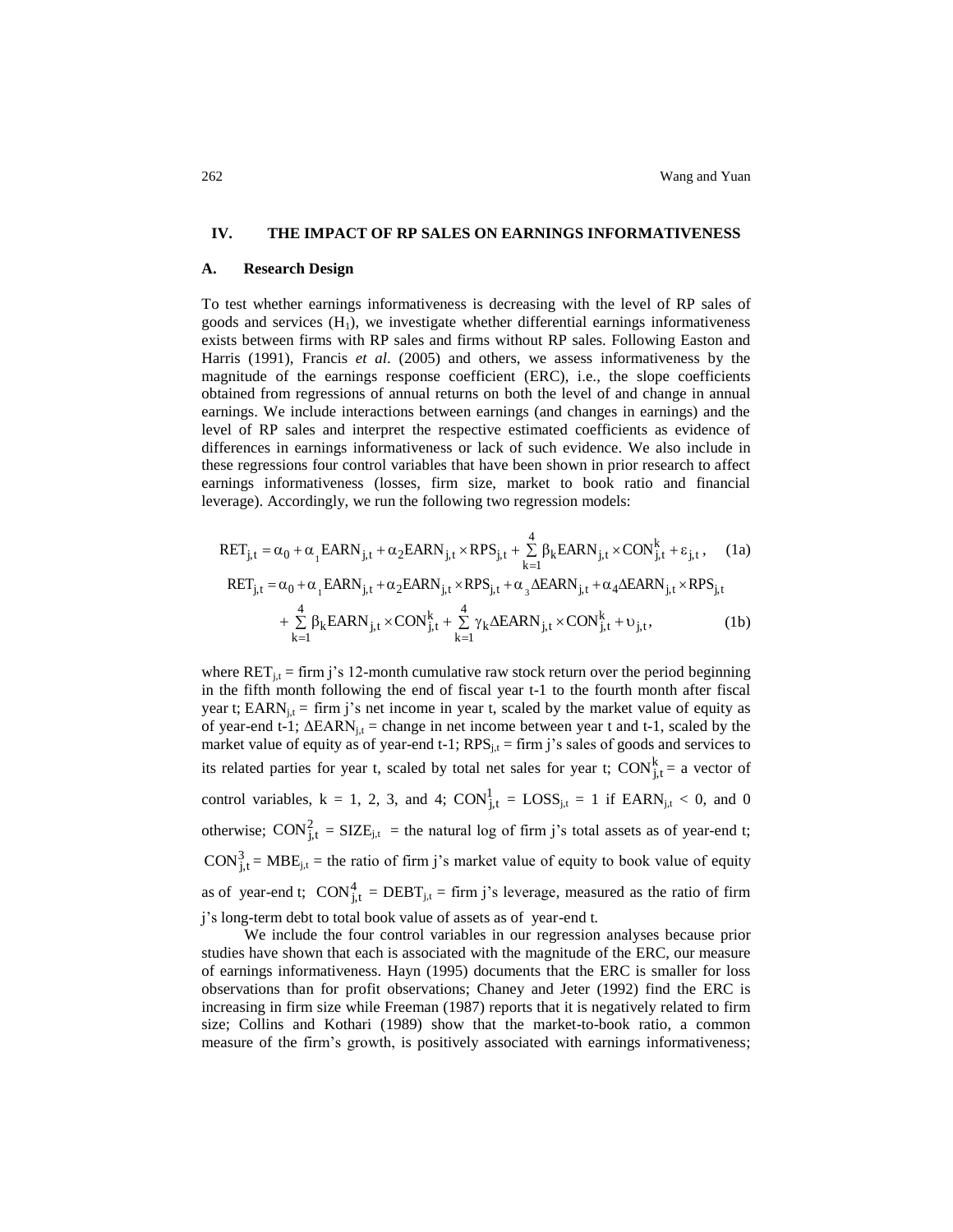finally, Dhaliwal *et al*. (1991) report that the ERC is negatively associated with financial leverage.

To test hypothesis  $H_1$  we examine the magnitude of the estimated coefficient for the interaction between earnings and the level of RP sales  $(\alpha_2)$  in model (1a). Similarly, for model (1b) we examine the magnitude of  $(\alpha_2 + \alpha_4)$ , the sum of the estimated coefficients for the interactions of level of RP sales with earnings and change in earnings, respectively. An adverse impact of RP sales on earnings informativeness implies  $\alpha_2 < 0$  for the first model and  $(\alpha_2 + \alpha_4) < 0$  for the second model.

#### **B. Sample Selection and Data**

Our sample consists of 140 companies that were randomly selected without replacement from the entire population of 383 companies listed on the Shanghai Stock Exchange in 1997. As shown below, our sample firms' characteristics well represent those of the entire population. For each firm, we manually collected all data on RP sales of goods and services from the annual reports for the seven-year period 1998 to 2004, a total of 980 firm-year observations. Other accounting and financial information was obtained from the China Stock Market & Accounting Research (CSMAR) database, the leading supplier of both financial accounting data and stock prices for all listed companies in China.

Table 1 presents the sample composition classified by nine major industries (two-digit SIC code). The industry classification was first obtained from the China Securities Regulatory Committee. We then reclassified the industries into nine categories based on Campbell (1996). As there are only a small number of firms in the petroleum industries (SIC code 13, 29), we combine them with the basic industries. The sample excludes the utility industries (SIC code 46, 48, 49) and the financial services industries (SIC code 60-69). As Table 1 shows, the total sample is about 37% of the entire population. Per industry, we randomly selected from 25% to 35% of the respective population except for the services industry (76%) and the transportation industry (53%). The last two columns of Table 1 present the median size (in terms of total assets) of our sample firms per industry as of December 31, 1998 and the corresponding figures for the entire population per industry, respectively. A Wilcoxon signed-rank test (not tabulated) indicates that none of the paired medians are significantly different from each other at the 5 percent level or lower.

Table 2 presents summary statistics for the variables in models (1a) and (1b). We winsorize the observations of each continuous independent variable by half a percent in each tail. As depicted in the table, on the average, the 140 sample firms earned an 11.78% annual return during the sample period 1998 to 2004, compared with a 9.35% annual return for the 243 non-sample firms in the same period. The mean of earnings scaled by market value is about 1.68% while the mean of change in earnings scaled by market value is close to 0% (compared with 1.95% and 0%, respectively, for the nonsample firms). Notably, on the average, RP sales of goods and services account for 11.56% of total net sales and more than half (51.47%) of the sample firms have RP sales with their parent companies. As for the control variables, 8.63 percent of the sample firms report losses during the sample period; on the average, size measured by total assets' book value is 2,003 million RMB (total equity market value is 3,110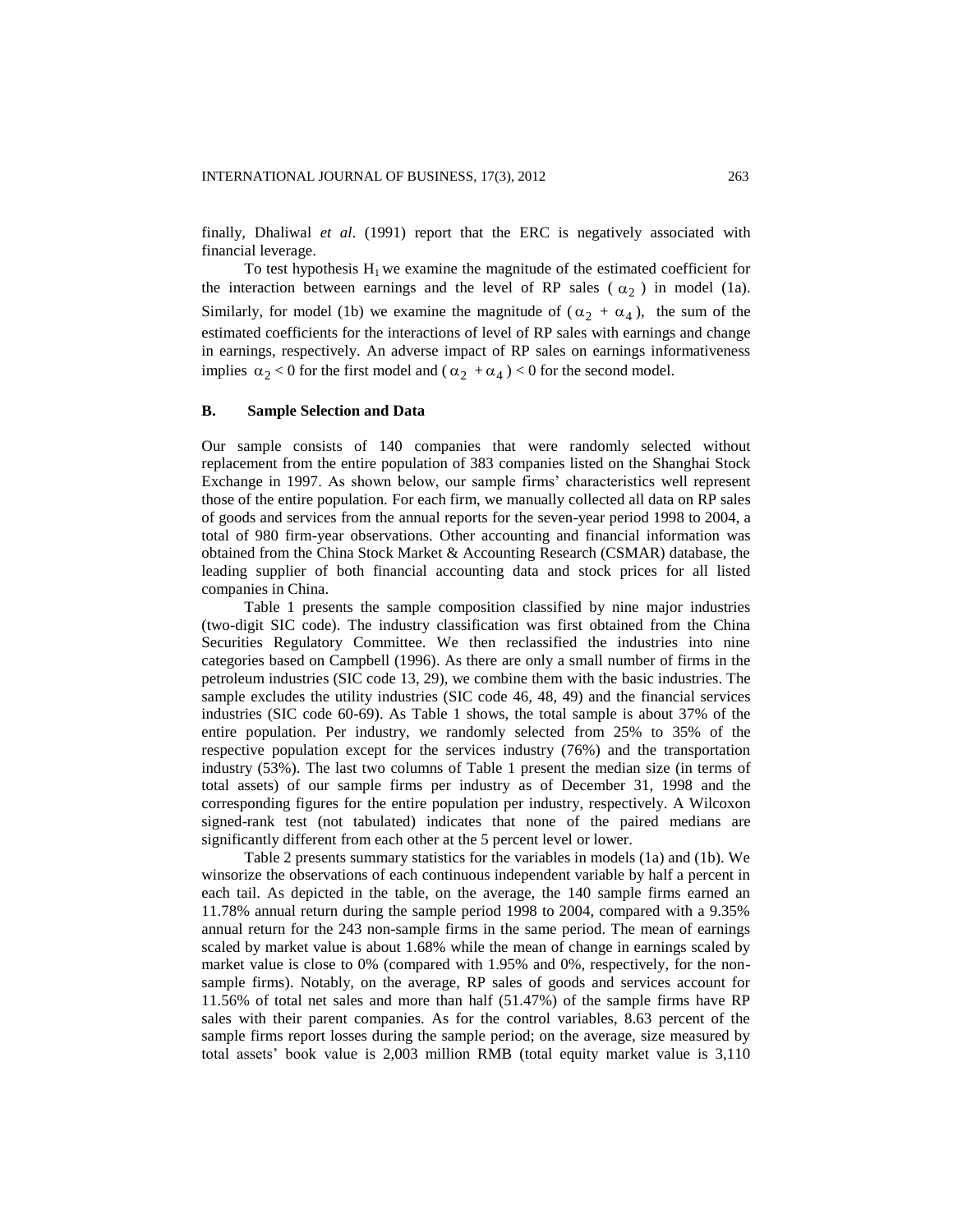million RMB), market-to-book ratio is 3.90 and financial leverage ratio is 7.75%. In comparison, of the remaining 243 non-sample firms listed on the Shanghai Stock Exchange during the same period, 9.58 percent report losses, and on the average, their size, measured by total assets, is 2,319 million RMB (total equity market value is 3,310 million RMB), their market-to-book ratio is 4.33, and their financial leverage ratio is 7.15%. Either a *t*-test between mean values or a Wilcoxon signed-rank test between medians (not tabulated) indicates that there is no significant difference between our randomly selected sample and the remaining non-selected firms on the Shanghai Stock Exchange for any of the summary statistics reported above.

| Table 1                 |                                     |                 |                         |                     |                                 |  |
|-------------------------|-------------------------------------|-----------------|-------------------------|---------------------|---------------------------------|--|
|                         | Sample firm composition by industry |                 |                         |                     |                                 |  |
|                         |                                     |                 |                         | <b>Median Total</b> |                                 |  |
|                         |                                     |                 |                         | Assets of           |                                 |  |
|                         |                                     |                 |                         | Sample Firms        | Median Total<br>Assets of Total |  |
|                         |                                     | Number<br>of    |                         | as of<br>12.31.1998 |                                 |  |
|                         | Two-digit                           |                 | Percentage<br>of Total  | (million            | Population as<br>of 12.31.1998  |  |
|                         | SIC Code                            | Sample<br>Firms | Population <sup>a</sup> | $RMB$ )             |                                 |  |
| Industry                |                                     |                 |                         |                     | (million RMB)                   |  |
| Food and tobacco        | 1, 2, 9, 20,<br>21, 54              | 16              | 28% (57)                | 740.58              | 841.48                          |  |
| <b>Basic industries</b> | 10, 12, 13,                         | 22              | 34% (64)                | 682.16              | 706.00                          |  |
| including               | 14, 24,                             |                 |                         |                     |                                 |  |
| petroleum               | 26, 28,                             |                 |                         |                     |                                 |  |
|                         | 29, 33                              |                 |                         |                     |                                 |  |
| Construction            | 15, 16, 17,                         | 28              | 35% (79)                | 1,076.57            | 837.22                          |  |
|                         | 32, 52                              |                 |                         |                     |                                 |  |
| Textiles and trade      | 22, 23, 31,                         | 5               | 33% (15)                | 1,307.51            | 796.91                          |  |
|                         | 51, 53,                             |                 |                         |                     |                                 |  |
|                         | 56, 59                              |                 |                         |                     |                                 |  |
| Consumer durables       | 25, 30, 36,                         | 23              | 29% (78)                | 1,031.70            | 1047.58                         |  |
|                         | 37, 39,                             |                 |                         |                     |                                 |  |
|                         | 50, 55, 57                          |                 |                         |                     |                                 |  |
| Capital goods           | 34, 35, 38                          | 7               | 35% (20)                | 928.10              | 934.44                          |  |
| Transportation          | 40, 41, 42,                         | 9               | 53% (17)                | 910.99              | 785.52                          |  |
|                         | 44, 45, 47                          |                 |                         |                     |                                 |  |
| <b>Services</b>         | 72, 73 75,                          | 25              | 76% (33)                | 787.52              | 949.87                          |  |
|                         | 76, 80,                             |                 |                         |                     |                                 |  |
|                         | 82, 87, 89                          |                 |                         |                     |                                 |  |
| Conglomerate            | N <sub>0</sub>                      | 5               | 25% (20)                | 877.67              | 938.73                          |  |
|                         | specific                            |                 |                         |                     |                                 |  |
|                         | SIC code                            |                 |                         |                     |                                 |  |
| Entire sample           |                                     | 140             | 37% (383)               | 901.33              | 881.63                          |  |

<sup>a</sup>The number of listed firms in the entire population per industry is in parentheses.

The table shows the sample composition of 140 firms randomly selected from the entire population of 383 firms listed on the Shanghai Stock Exchange in 1997, classified by nine major industries (two-digit SIC code). The industry classification is based on Campbell (1996). As the number of firms in the petroleum industries (SIC code 13, 29) is small, we combine them with the basic industries. The sample excludes the utility industries (SIC code 46, 48, 49) and the financial services industries (SIC 60-69).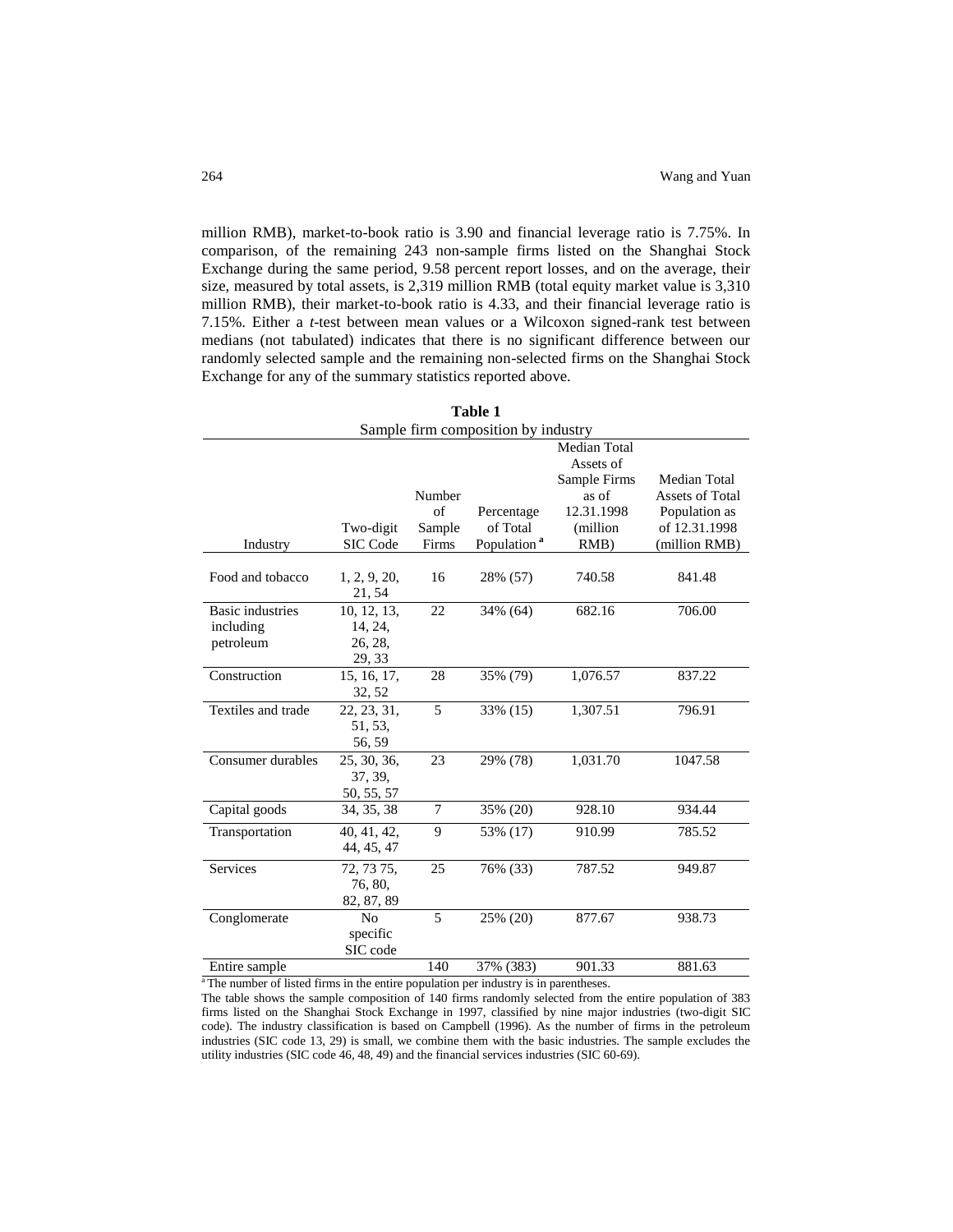| Summary statistics for the variables in regression models $(1a)$ and $(1b)$ <sup>a</sup> |          |          |              |                                                                |
|------------------------------------------------------------------------------------------|----------|----------|--------------|----------------------------------------------------------------|
| Variable                                                                                 | Mean     | Median   | Std.<br>Dev. | Mean Values<br>for the 243<br>Non-sample<br>Firms <sup>b</sup> |
| 12-month stock return (RET)                                                              | 0.1178   | 0.0140   | 0.5035       | 0.0935                                                         |
| Earnings as % of market value (EARN)                                                     | 1.68%    | 1.93%    | 3.59%        | 1.95%                                                          |
| $\Delta$ Earnings as % of market value ( $\Delta$ EARN)                                  | 0.00%    | $-0.05%$ | 3.61%        | 0.00%                                                          |
|                                                                                          |          |          |              |                                                                |
| RP sales as % of total net sales (RPS)                                                   | 11.56%   | 0.03%    | 20.05%       | NA <sup>c</sup>                                                |
| % RP sales $> 0$                                                                         | 51.47%   | --       | --           | <b>NA</b>                                                      |
| Total RP sales (million RMB)                                                             | 141.70   | 0.28     | 627.30       | <b>NA</b>                                                      |
| Total net sales (million RMB)                                                            | 1,213.93 | 599.65   | 1,648.67     | 1,169.78                                                       |
| % Earnings $< 0$ (LOSS)                                                                  | 8.63%    |          |              | 9.58%                                                          |
| Total assets (million RMB)                                                               | 2,002.77 | 1,285.52 | 2,210.20     | 2,313.83                                                       |
| Market-to-book ratio (MBE)                                                               | 3.90     | 3.38     | 2.39         | 4.33                                                           |
| Long-term debt as % of total assets<br>(DEBT)                                            | 7.75%    | 2.74%    | 11.18%       | 7.15%                                                          |
| Equity market value (million RMB)                                                        | 3,110.28 | 2,369.61 | 2,860.71     | 3310.23                                                        |

|  | Table 2 |  |
|--|---------|--|
|  |         |  |

**<sup>a</sup>**Based on data for 140 sample firms in the period from 1998 to 2004 (980 firm-year observations). **<sup>b</sup>** The entire population of 343 firms less our 140 sample firms. <sup>c</sup>Not Available.

Variable definitions: 12-month stock return (RET) is firm j's stock return for year t, beginning four months following the end of year t-1 and ending four months after the end of year t; Earnings as % of market value (EARN) is firm j's net income (before extraordinary items) in year t scaled by its market value of equity as of year-end t -1; ΔEarnings as % of market value (ΔEARN) is firm j's net income in year t minus net income in year t -1, scaled by its market value of equity as of year-end t -1; RP sales as % of total net sales (RPS) is firm j's sales of goods and services to its related parties in year t, scaled by its total net sales in year t; % RP sales >0 is the percentage of firms with RP sales greater than zero in year t; Total RP sales is firm j's total sales of goods and services to its related parties in year t; Total net sales is firm j's total sales revenue net of sales allowance, sales discount, and sales returns in year t; % Earnings < 0 (LOSS) is the percentage of firms with reported negative net income in year t; Total assets is firm j's total book value of assets as of year-end t; Market-to-book ratio (MBE) is the ratio of firm j's market value of equity to book value of equity as of yearend t; Long-term debt as % total assets (DEBT) is the ratio of firm j's long-term debt to total book value of assets as of year-end t; Equity market value is firm j's closing price as of year-end t times total number of outstanding common shares as of year-end t.

# **C. Empirical Results**

We use pooled ordinary least square (OLS) regressions to estimate models (1a) and (1b). To control for possible heteroskedasticity and autocorrelation problems, we also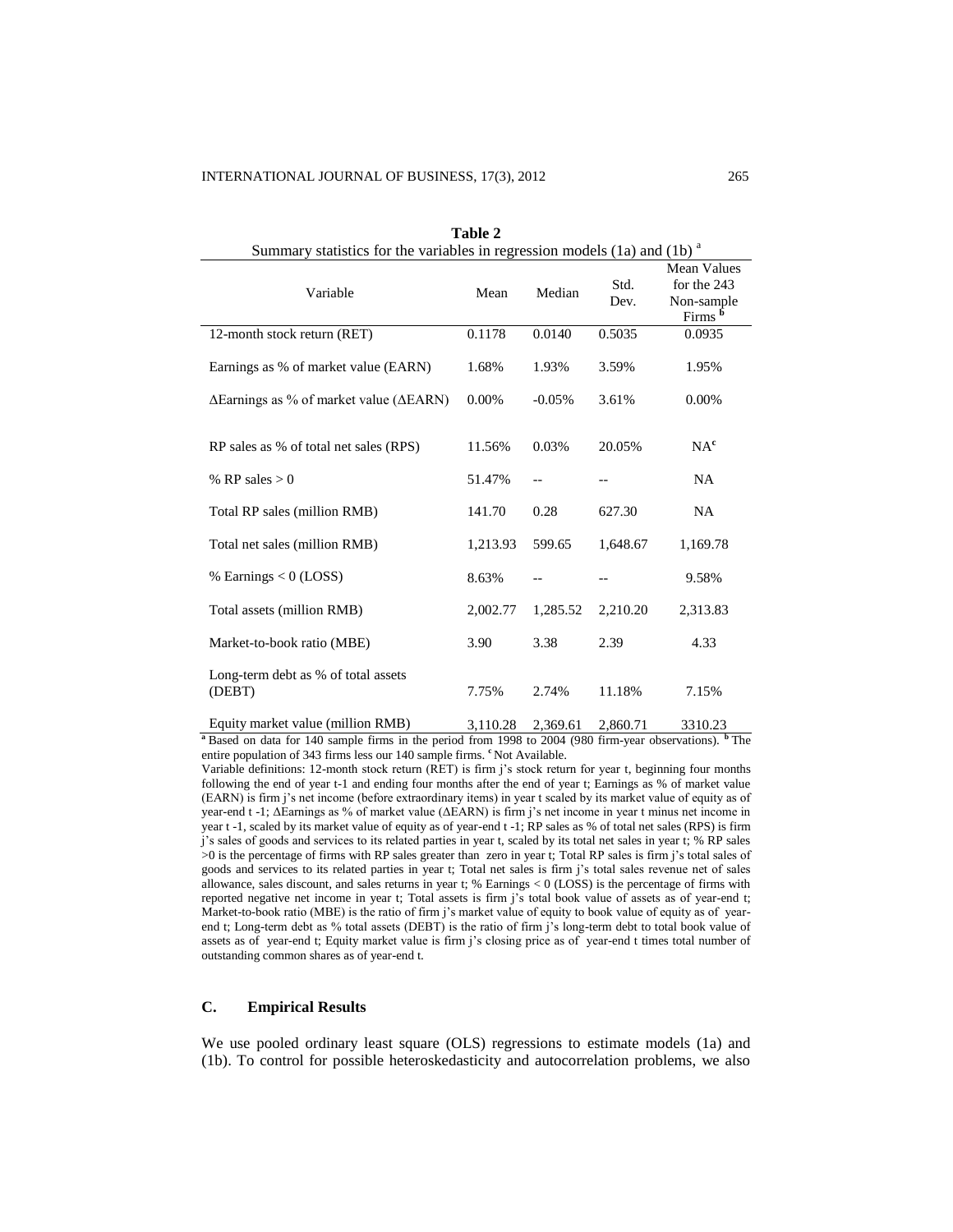employ two-way fixed effects panel data regressions. The disadvantage of the fixed effects analysis is its relatively low power, due to the large number of dummy variables that may sap the model of the degrees of freedom required for adequately powerful statistical tests. Moreover, a model with a large number of such variables may be plagued with multicollinearity, which increases the standard errors, thereby draining the model of statistical power to test parameters.

Based on untabulated correlation coefficients among the variables in the earnings informativeness analysis, we find that both earnings level and changes are positively associated with annual stock returns. Among the independent variables, we observe large correlation coefficients, particularly among earnings level, earnings changes, and losses. For example, the correlation coefficient between firm losses (LOSS) and earnings level (EARN) is -0.684 with p-value of 0.000. To alleviate concerns about problems of multicollinearity among the independent variables, we calculate the Variance Inflation Factor (VIF) for all OLS regression variables. Neter, Wasserman and Kunter (1983) suggest that a VIF level below 10 indicates the absence of multicollinearity problems. The results of these tests indicate that none of the independent variables has a VIF value that exceeds 2. We conclude, therefore, that no serious multicollinearity problem is present in the regression analysis.

The regression results reported in Table 3 strongly support hypothesis  $H_1$  that earnings informativeness is negatively associated with the firm's level of RP sales of goods and services. This is evident from the estimated coefficients of our main variables of interest, EARN×RPS and ΔEARN×RPS. In model (1a), the estimated coefficient of EARN×RPS,  $\hat{\alpha}_2$ , is -2.501 (p-value = 0.001) for the pooled regression and -1.640 (p-value = 0.008) for the two-way fixed effect regression. In model (1b), the estimate of  $(\hat{\alpha}_2 + \hat{\alpha}_4)$  is -3.933 (p-value of 0.030) for the pooled regression and -3.396 (p-value of 0.019) for the two-way fixed effect regression.

**Table 3** The impact of related party sales on earnings informativeness – regression results of models  $(1a)$  and  $(1b)$ <sup>a</sup>

| $1100$ $000$ $(10)$                              |                         |                        |                                      |                        |
|--------------------------------------------------|-------------------------|------------------------|--------------------------------------|------------------------|
| Variable (coefficient)                           | Pooled Regressions      |                        | Two-Way Fixed Effects<br>Regressions |                        |
|                                                  | Model (1a)              | Model $(1b)$           | Model (1a)                           | Model (1b)             |
| Intercept $(\hat{\alpha}_0)$                     | $-0.122$ ***<br>(0.000) | $-0.114$<br>(0.000)    | $-0.354***$<br>(0.003)               | $-0.345***$<br>(0.003) |
| EARN $(\hat{\alpha}_1)$                          | $5.747***$<br>(0.001)   | $7.975***$<br>(0.000)  | $3.637***$<br>(0.004)                | 4.749***<br>(0.002)    |
| EARN×RPS ( $\hat{\alpha}_2$ )                    | $-2.501***$<br>(0.001)  | $-2.772***$<br>(0.002) | $-1.640$ ***<br>(0.008)              | $-2.072***$<br>(0.007) |
| $\triangle EARN(\hat{\alpha}_3)$                 |                         | $3.781$ **<br>(0.048)  |                                      | 2.400<br>(0.090)       |
| $\triangle EARN \times RPS$ ( $\hat{\alpha}_4$ ) |                         | $-1.161$<br>(0.312)    |                                      | $-1.324$<br>(0.122)    |
| EARN×LOSS $(\beta_1)$                            | $-8.798***$<br>(0.000)  | $-8.392***$<br>(0.000) | $-11.535***$<br>(0.000)              | $-9.004***$<br>(0.000) |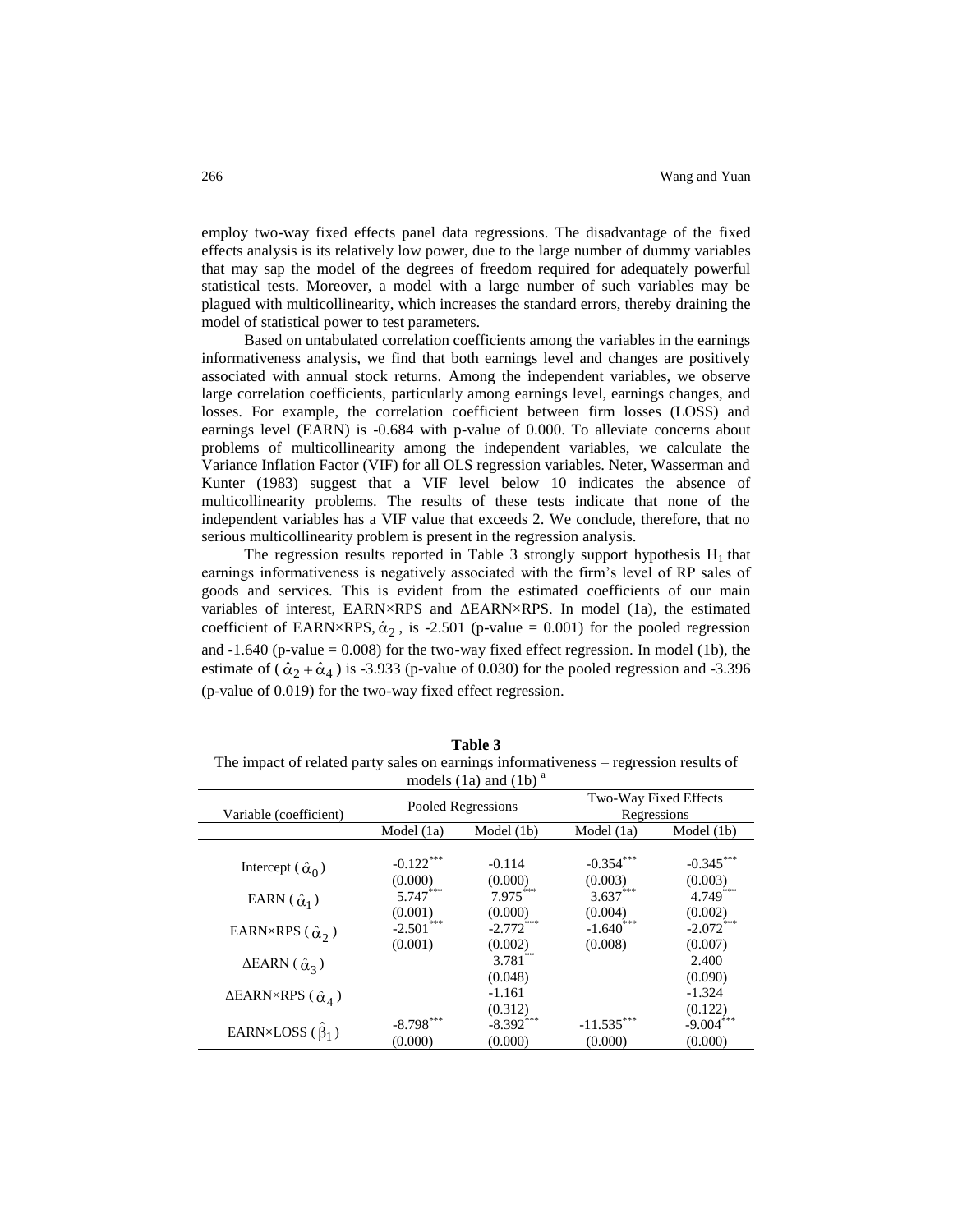| EARN×SIZE $(\beta_2)$                                            | 0.177<br>(0.053)        | 0.109<br>(0.303)        | 0.500<br>(0.000)        | $0.466$ ***<br>(0.000) |
|------------------------------------------------------------------|-------------------------|-------------------------|-------------------------|------------------------|
| EARN×MBE ( $\beta_3$ )                                           | $1.063***$<br>(0.000)   | $0.875***$<br>(0.003)   | $-0.457$ ***<br>(0.038) | $-0.911$<br>(0.001)    |
| EARN×DEBT $(\hat{\beta}_4)$                                      | $-13.234$ **<br>(0.012) | $-17.337***$<br>(0.005) | -4.997<br>(0.313)       | $-3.369$<br>(0.574)    |
| $\triangle EARN \times LOSS (\hat{\gamma}_1)$                    |                         | 0.084<br>(0.970)        |                         | $3.587**$<br>(0.032)   |
| $\triangle EARN \times SIZE$ ( $\hat{\gamma}_2$ )                |                         | $-0.065$<br>(0.526)     |                         | $-0.074$<br>(0.330)    |
| $\Delta$ EARN×MBE ( $\hat{\gamma}_3$ )                           |                         | $-0.358$<br>(0.303)     |                         | $-0.623**$<br>(0.018)  |
| $\triangle EARN \times DEBT$ ( $\hat{\gamma}_4$ )                |                         | $-12.122$<br>(0.219)    |                         | 0.217<br>(0.976)       |
| Two-way fixed effects<br>(firm and time dummies)                 | <b>Not</b><br>included  | Not included            | Included                | Included               |
| No. of observations                                              | 980                     | 980                     | 980                     | 980                    |
| Adj. R-square                                                    | 0.221                   | 0.221                   | 0.697                   | 0.706                  |
| $EARN*RPS +$<br>∆EARN*RPS<br>$(\hat{\alpha}_2 + \hat{\alpha}_4)$ |                         | $-3.933**$<br>(0.030)   |                         | $-3.396**$<br>(0.019)  |

**Table 3 (continued)**

**<sup>a</sup>** Based on data for 980 firm-year observations (140 sample firms for the seven-year period from 1998 to 2004). The table reports the results for regression models  $(1a)$  and  $(1b)$ :

 $\label{eq:reduced_2} \text{RET}_{\text{j,t}} = \alpha_0 + \alpha_{_{1}}\text{EARN}_{\text{j,t}} + \alpha_{2}\text{EARN}_{\text{j,t}} * \text{RPS}_{\text{j,t}} + \sum\limits_{k=1}^{4}\beta_{k}\text{EARN}_{\text{j,t}} * \text{CON}_{\text{j,t}}^{k} + \epsilon_{\text{j,t}} \text{ (la)}$  $RET_{j,t} = \alpha_0 + \alpha_1 EARN_{j,t} + \alpha_2 EARN_{j,t} * RPS_{j,t} + \alpha_3 \Delta EARN_{j,t} + \alpha_4 \Delta EARN_{j,t} * RPS_{j,t}$ , EARN<sub>j,t</sub> \* CON<sup>k</sup><sub>j,t</sub> +  $\sum_{i=1}^{4} \gamma_k \triangle EARN_{j,t}$  \* CON<sup>k</sup><sub>j,t</sub> + v<sub>j,t</sub> (1b)  $\sum_{i=1}^4 \beta_k EARN_{j,t} * CON_{j,t}^k + \sum_{k=1}^4 \gamma_k AEARN_{j,t}$  $+\sum_{k=1}^{4} \beta_k EARN_{j,t} * CON_{j,t}^k + \sum_{k=1}^{4} \gamma_k AERN_{j,t} * CON_{j,t}^k + \upsilon$ 

Variable definitions: RET is firm j's 12-month stock return for year t, beginning four months following the end of year t-1 and ending four months after the end of year t; EARN is firm j's net income (before extraordinary items) in year t scaled by its market value of equity as of year-end t -1; ΔEARN is firm j's net income in year t minus net income in year t -1, scaled by its market value of equity as of year-end t -1; RPS is firm j's sales of goods and services to its related parties in year t, scaled by its total net sales in year t; LOSS takes value of one if EARN is positive and zero otherwise; SIZE is the natural log of firm j's total assets in year t; MBE is the ratio of firm j's market value of equity to book value of equity as of year-end t; DEBT is the ratio of firm j's long-term debt to total book value of assets as of year-end t; p-values are reported in parentheses. \*\* and \*\*\* denote two-tailed significance at the 5% and 1% level, respectively.

Consistent with prior research (e.g., Easton and Harris 1991 and Francis *et al*. 2005 in the US, and Chen, Chen, and Su, 2001 in China) all regression results in Table 3 show that the earnings response coefficients (ERC), relating stock returns to the level and change in earnings, are positive and significant. For example, for the pooled regression,  $\hat{\alpha}_1$ , the estimated coefficient of EARN, is 5.747 (p-value of 0.001) in model (1a) and  $\hat{\alpha}_3$ , the estimated coefficient of  $\Delta$ EARN is 3.781 (p-value of 0.048) in model (1b). The effects of RP sales on the magnitude of deterioration in earnings informativeness may be assessed by the ratio of  $\hat{\alpha}_2$  to  $\hat{\alpha}_1$  in model (1a), or the ratio of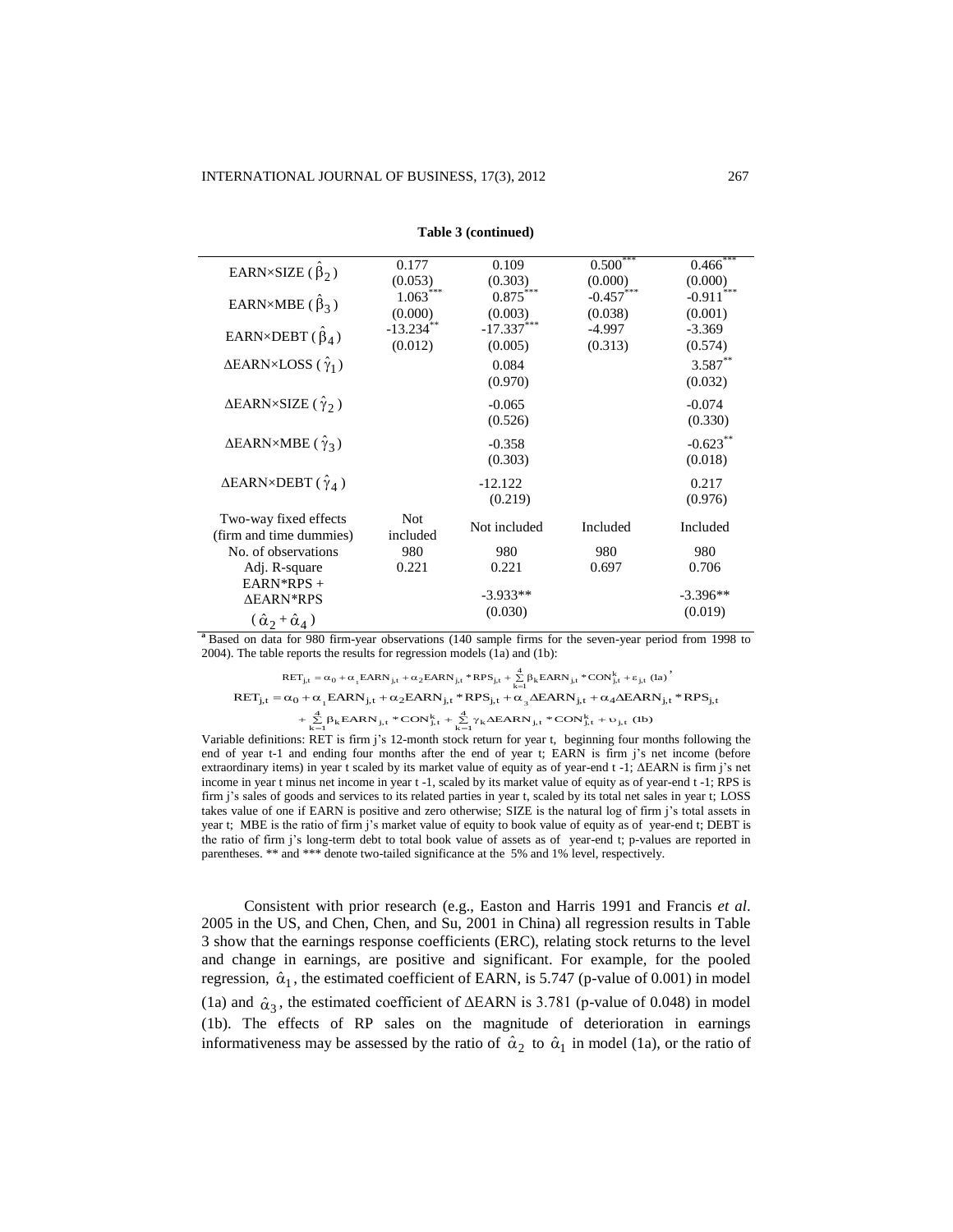$(\hat{\alpha}_2 + \hat{\alpha}_4)$  to  $(\hat{\alpha}_1 + \hat{\alpha}_3)$  in model (1b). The coefficient estimates obtained from the twoway fixed effect regressions indicate that earnings of firms with RP sales are about 45%  $-48\%$  less informative (( $-1.640/3.637$ ) = 45% in model (1a) and  $-3.396/(4.749 + 2.400)$  $=$  -48% in model (1b)). Based on pooled regressions, earnings of firms with RP sales are about 33% - 44% less informative  $(-2.501/5.747= -44%$  in model (1a) and - $3.933/(7.975 + 3.781) = -33\%$  in model (1b)).

The estimated coefficients for the control variables in both regressions are generally consistent with those reported in prior literature. The loss (LOSS) observations reduce the ERC, as evidenced by the negative and highly significant coefficient estimates  $\hat{\beta}_1$  in model (1a) and  $(\hat{\beta}_1 + \hat{\gamma}_1)$  in model (1b). These results are consistent with those of Hayn (1995). Firm size (SIZE) increases earnings informativeness, as evidenced by the positive and highly significant coefficient estimates  $\hat{\beta}_2$  in model (1a) and ( $\hat{\beta}_2 + \hat{\gamma}_2$ ) in model (1b) obtained by the two-way fixed effects regressions (though they are positive but statistically insignificant in the pooled regressions). These results are consistent with those of Chaney and Jeter (1992). Consistent with Collins and Kothari (1989), the results for the pooled regression show that the market-to-book ratio of equity (MBE) is positively associated with earnings informativeness. This is evidenced by the positive and highly significant coefficient estimates  $\hat{\beta}_3$  in model (1a) and ( $\hat{\beta}_3 + \hat{\gamma}_3$ ) in model (1b). However, for the two-way fixed effects regressions the corresponding coefficient estimates are negative and highly significant. We have no explanation for this. Lastly, consistent with Dhaliwal et al. (1991), we find a negative effect of financial leverage (DEBT) on earnings informativeness. This is demonstrated by the negative coefficient estimates  $\hat{\beta}_4$  in model (1a) and  $(\hat{\beta}_4 + \hat{\gamma}_4)$  in model (1b) in both the pooled and two-way fixed effects regressions. However, while in the former the corresponding coefficient estimates are highly statistically significant, in the latter they are not.

# **V. THE IMPACT OF RP SALES ON THE QUALITY OF ANALYSTS' EARNINGS FORECASTS**

#### **A. Research Design**

To test whether financial analysts' earnings forecasts are less accurate and more optimistic for firms that engage in a higher level of RP sales of goods and services  $(H<sub>2</sub>)$ , we first estimate two important properties of earnings forecasts: forecast accuracy and forecast bias. Following the tradition in the literature (e.g., Duru and Reeb 2002), we measure financial analysts' earnings forecast accuracy, for each firm-year observation, by the absolute value of the difference between the consensus analysts' earnings per share forecast and the actual earnings per share, scaled by the stock price at the latest forecast date:

$$
ACCU_t = (-1) \frac{|FORECAST_t^{t-1} - EPS_t|}{PRICE_{t-1}},
$$
\n(2)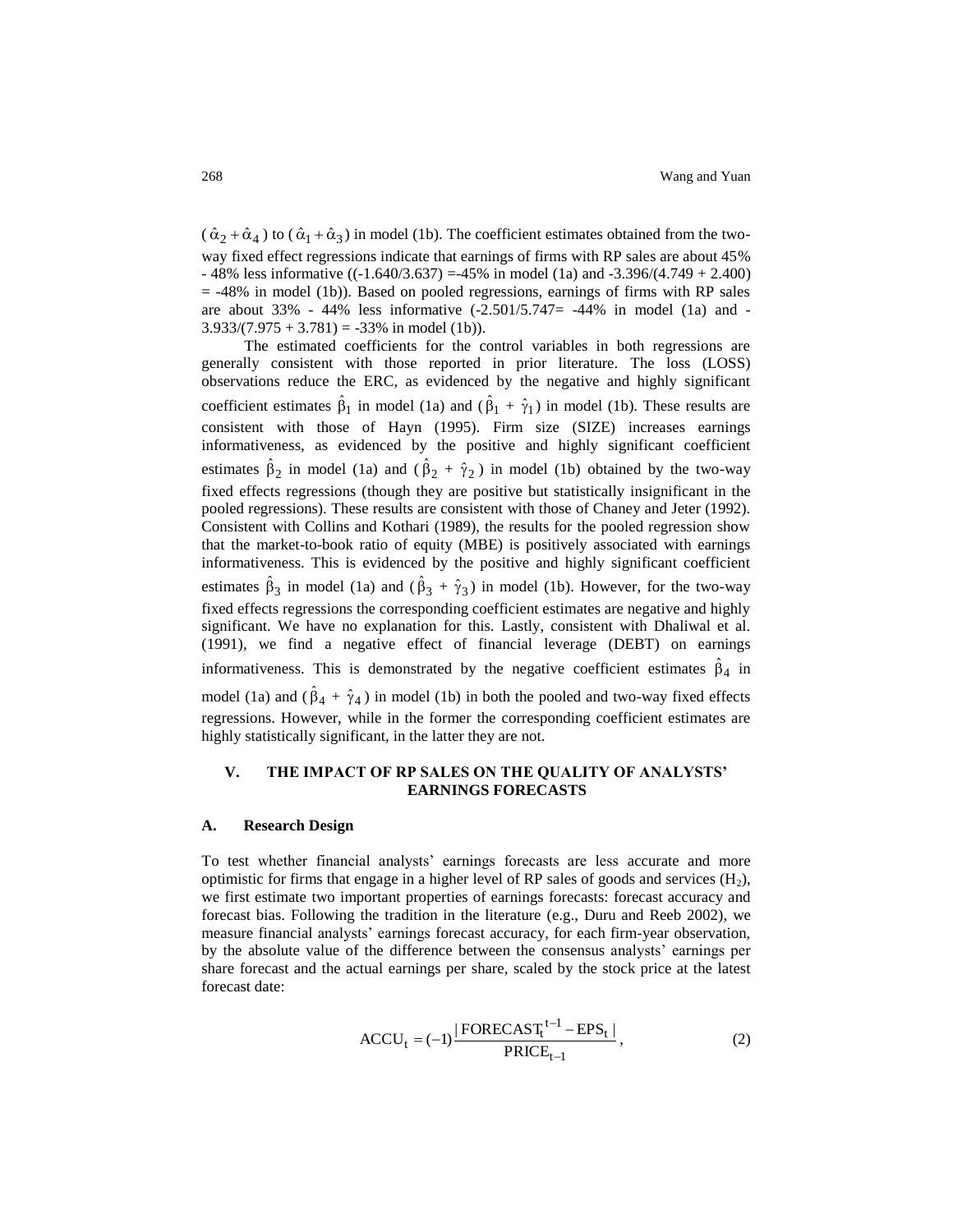where  $ACCU_t$  = the negative of the consensus absolute forecast error for year t; FORECAST<sub>t</sub><sup>t-1</sup> = the consensus analysts' earnings per share forecast for year t made prior to actual earnings announcement for year t;  $EPS<sub>t</sub> =$  the actual earnings per share for year t;  $PRICE_{t-1}$  = the stock price per share at the latest forecast date.

Multiplying this absolute forecast error by (-1) gives a measure that increases with greater forecast accuracy. Thus, when a firm attribute is positively associated with ACCU, such an attribute contributes to a more accurate analyst forecast.

We measure financial analysts' earnings forecast bias (*BIAS*), for each firm-year observation, as the signed forecast error, defined as the difference between the consensus analysts' earnings per share forecast and the actual earnings per share, scaled by the stock price at the latest forecast date:

BIAS<sub>t</sub>(OPTIMISM) = 
$$
\frac{\text{FORECAST}_{t}^{t-1} - \text{EPS}_{t}}{\text{PRICE}_{t-1}}.
$$
 (3)

Forecast optimism increases as BIAS becomes larger. Thus, when a firm attribute is positively associated with BIAS, such an attribute contributes to a more optimistic analyst forecast.

We next examine the association between RP sales of goods and services and each of the two forecast properties, ACCU and BIAS, by regressing each measure separately on the level of RP sales of goods and services and on six control variables that have been shown in prior studies to influence the two properties of analysts' forecasting: accuracy and bias. Accordingly, we run the following regression model:

$$
ACCU_{j,t}(BIAS_{j,t}) = \alpha_0 + \alpha_1 RPS_{j,t} + \alpha_2 SIZE_{j,t} + \alpha_3 LOS_{j,t} + \alpha_4 AEARN_{j,t} + \alpha_5 H ORZ_{j,t} + \alpha_6 FOL_{j,t} + \alpha_7 DISP_{j,t} + TimeDummis + IndustryDummise + \epsilon_{j,t},
$$
 (4)

where  $ACCU_{i,t}$  = firm j's earnings forecast accuracy in year t as defined by Eq (2);  $BIAS_{i,t}$  = firm j's earnings forecast bias in year t as defined by Eq (3); RPS<sub>i,t</sub> = firm j's sales of goods and services to its related parties for year t, scaled by total net sales in year t;  $SIZE_{i,t}$  = the natural log of firm j's total assets as of year-end t;  $LOSS_{i,t}$  = a dummy variable, equal to one when firm j's net income for year t is negative, and zero otherwise;  $\Delta$ EARN<sub>i,t</sub> = change in net income between year t and t-1, scaled by the market value of equity as of year-end t-1;  $HORZ_{i,t} = firm$  j's forecast horizon in year t, expressed as the number of months between the forecast's month and the end of fiscal year t;  $FOL_{i,t}$  = number of financial analysts following firm j in year t;  $DISP_{i,t}$  = financial analysts' forecast dispersion, measured as the standard deviation of firm j's analysts' forecasts in year t deflated by the stock price per share at the forecast date; TimeDummies = six dummies for the seven-year period 1998-2004; and IndustryDummies = eight dummies for the nine industries outlined in Table 1.

Duru and Reeb (2002) find that firm size (*SIZE*) likely indicates more complexity and thus greater forecast error, but, at the same time, the availability of more pre-disclosure information by larger firms may lead to lower forecast error. Hwang *et al*. (1996) document that analysts' forecasts of losses (LOSS) are less accurate than their forecasts of profits, and Brown (2001) provides evidence that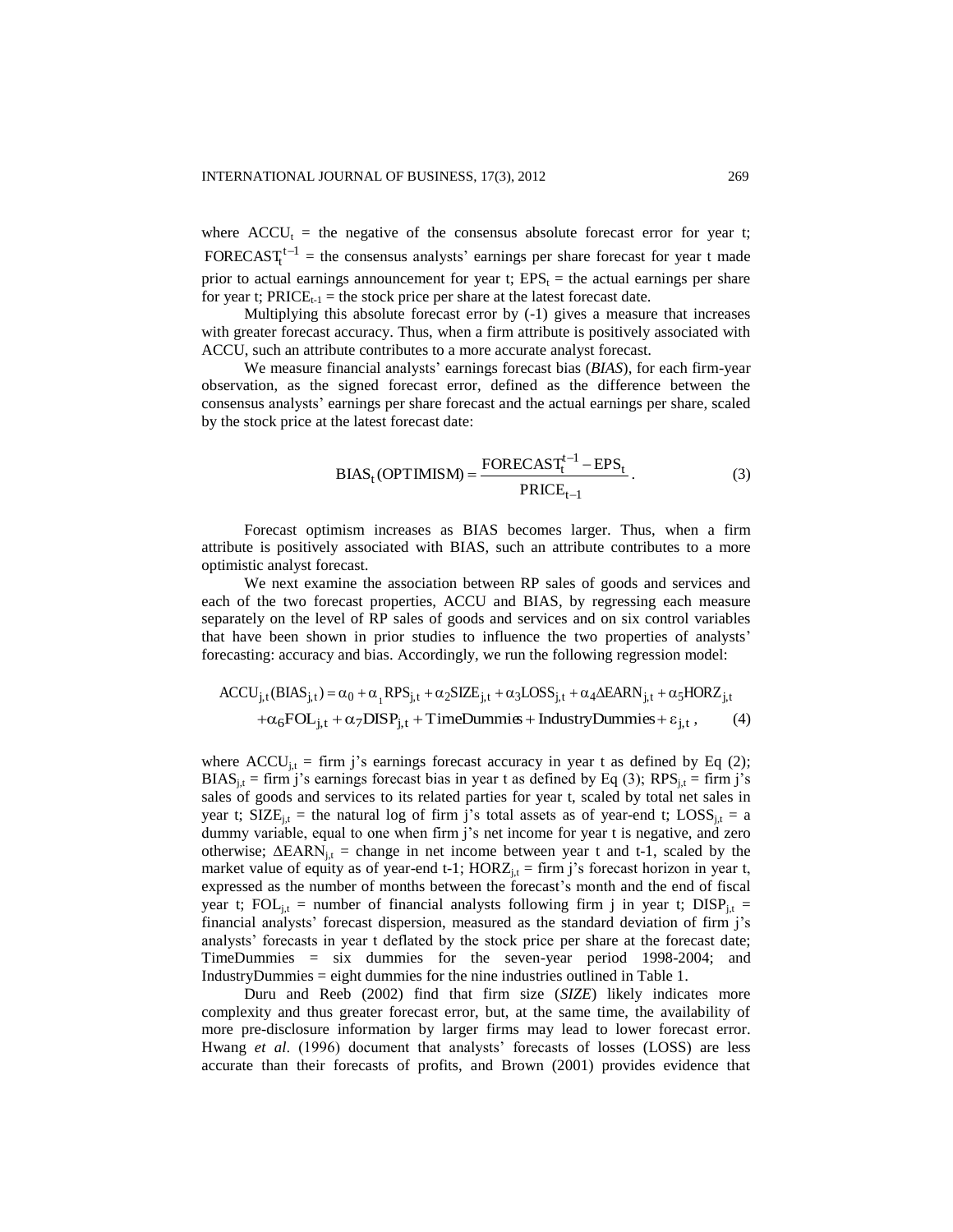analysts issue more optimistic forecasts in loss periods. Lang and Lundholm (1996) find that larger changes in earnings (ΔEARN) are associated with less accurate forecasts. Prior studies (e.g., Brown 1993) indicate that longer forecast horizons (HORZ) are associated with less accurate analysts' earning forecasts. Lys and Soo (1995) find that forecast accuracy increases with the number of financial analysts following the firm (FOL), whereas Das *et al*. (1998) suggest less optimistic forecasts for more heavily followed firms. Lang and Lundholm (1996) find that forecast dispersion (DISP) is negatively related to analysts' forecast accuracy. Finally, to control for the potential impact of changes in macro economic conditions and industry complexity, throughout the sample period, on analysts' forecasting behavior, we add time-dummies and industry-dummies to regression model (4).

#### **B. Earnings Per Share Forecast Data**

Chinese earnings forecast data were obtained from Investoday Ltd., a leading financial information vendor based in Shenzhen, China. The data consist of *annual* earnings per share forecasts for listed companies covered by Chinese sell-side analysts since 2002. We obtained annual earnings per share forecast data for the three-year period 2002- 2004 and merged it with the data described in section IV for our 140 sample firms. This procedure resulted in a reduced sample consisting of a total of 361 firm-year observations representing the 140 firms during the period 2002-2004. Due to the fact that some sample companies were not covered by financial analysts in the early years, the final number of firm-year observations is 361 rather than 420, i.e., 140 times 3.

Based on untabulated correlation coefficients among the variables participating in the analysts' forecasts analysis, we find that RP sales of goods and services as a percentage of total net sales are associated with less accurate and more optimistic forecasts, consistent with hypothesis  $H_2$ . We also find that analysts issue less accurate and more optimistic forecasts in loss firm-years, as does Brown (2001). Similarly to the approach taken in section IV, we calculate the Variance Inflation Factor (VIF) for all OLS regression variables to alleviate concerns about multicollinearity problems among the independent variables. The results of these tests indicate that none of the independent variables has a VIF value that exceeds 3. We conclude, therefore, that no serious multicollinearity problem is present in the regression analysis.

Table 4 presents summary statistics for the variables in regression model (4). We winsorize the observations of each continuous independent variable by half a percent in each tail. The mean and median accuracy (ACCU) values are negative by construction. The closer the accuracy value is to zero, the more accurate is the forecast. Thus, variables that are positively related to ACCU are associated with more accurate forecasts. Consistent with US analysts' behavior (e.g., Richardson *et al*. 2004), the mean and median signed forecast errors (BIAS) are positive, indicating that Chinese analysts are, on the average, optimistic. Variables that are positively related to BIAS are associated with more optimistic forecasts. As mean and median consensus forecast data give similar results, we report only the results based on the mean forecasts. Notably, compared with the full sample used in section IV, the reduced sample firms have a lower average ratio of RP sales of goods and services over total net sales (7.49% versus 11.56%) but a higher median ratio (0.46% versus 0.03%). In addition, 13.3% of the reduced sample firms report losses, compared with 8.63% of the full sample. Firm size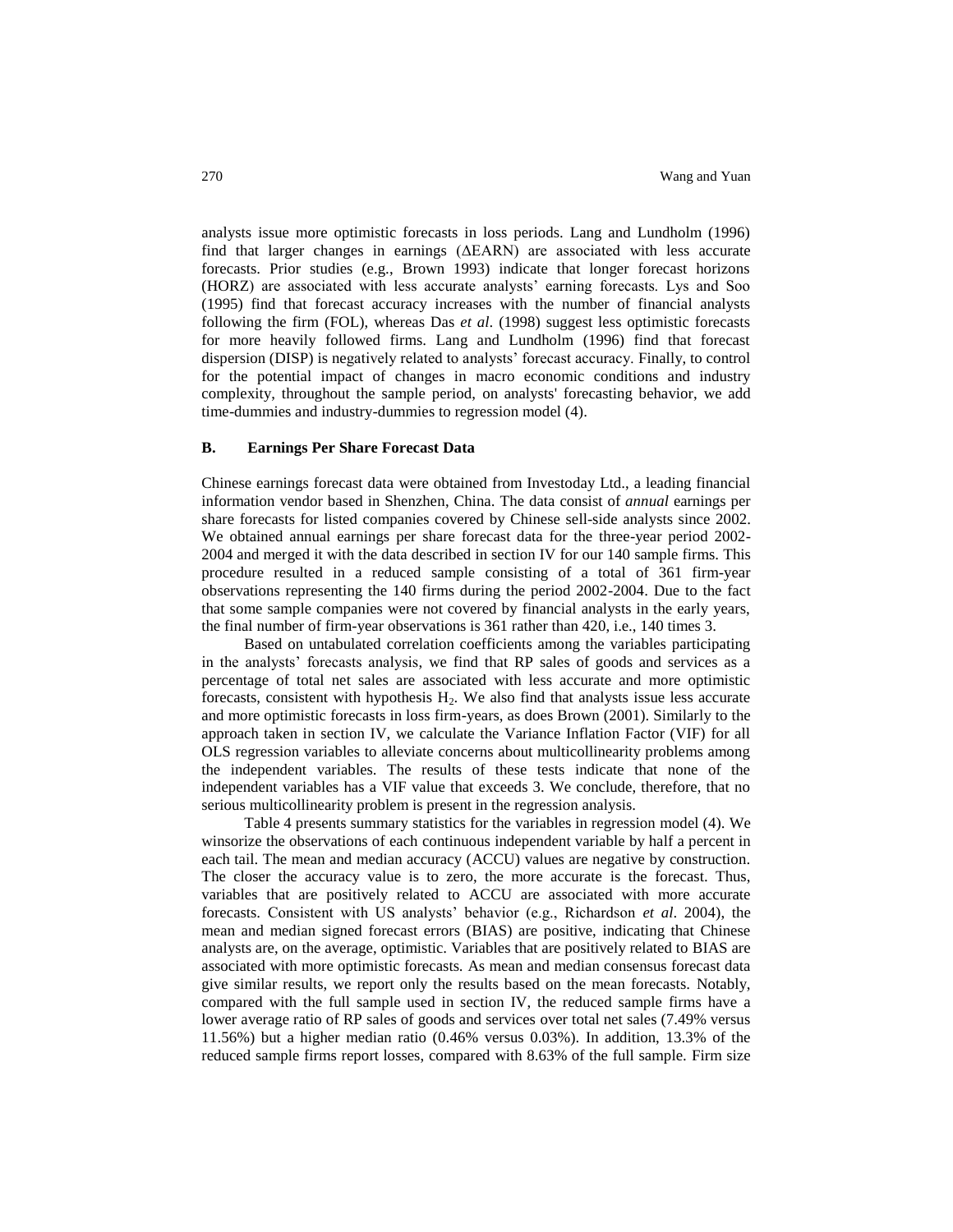measured by total assets indicates that the reduced sample is, on the average, larger, probably because its statistics is based on more recent years. As for the remaining analyst forecasts' control variables, on the average, analysts make their last forecasts about one month (0.967) prior to the actual earnings announcement date; there are five analysts following each sample firm; and forecast dispersion is about 0.5% of stock prices at the forecast date.

**Table 4**

| Summary statistics for the variables in regression model $(4)^{a}$ |          |          |              |  |
|--------------------------------------------------------------------|----------|----------|--------------|--|
| Variables                                                          | Mean     | Median   | Std.<br>Dev. |  |
|                                                                    |          |          |              |  |
| Mean consensus forecast (FORECAST)                                 | 0.144    | 0.125    | 0.220        |  |
| Median consensus forecast (FORECAST)                               | 0.144    | 0.124    | 0.220        |  |
|                                                                    |          |          |              |  |
| Forecast accuracy (ACCU)                                           | $-0.014$ | $-0.005$ | 0.029        |  |
| Forecast bias (BIAS)                                               | 0.010    | 0.002    | 0.030        |  |
|                                                                    |          |          |              |  |
| RP sales as % of total net sales (RPS)                             | 7.49%    | 0.46%    | 17.61%       |  |
| % of Earnings $< 0$ (LOSS)                                         | 13.3%    |          |              |  |
| Total assets (million RMB)                                         | 2,809.66 | 1,875.68 | 3,004.23     |  |
| Earnings changes as % of market value ( $\triangle EARN$ )         | 0.01%    | 0.05%    | 5.05%        |  |
|                                                                    |          |          |              |  |
| Forecast horizon (HORZ)                                            | 0.967    | 0.500    | 2.938        |  |
| Number of analysts following (FOL)                                 | 5.125    | 3.000    | 6.160        |  |
| Forecast dispersion (DISP)                                         | 0.005    | 0.002    | 0.009        |  |

<sup>a</sup>Based on data for 140 sample firms in the period from 2002 to 2004 (361 firm-year observations).

Variable definitions: mean (median) consensus forecast (FORECAST) is analysts' forecast of annual earnings of Chinese firms; forecast accuracy (ACCU) is firm j's earnings forecast accuracy in year t as defined by Eq (2); forecast bias (BIAS) is firm j's earnings forecast bias in year t as defined by Eq (3); related party sales (RPS) is firm j's sales of goods and services to its related parties, scaled by total net sales in fiscal year t; firm size (SIZE) is the natural log of firm j's total assets as of year-end t; loss firm-years (LOSS) is a dummy variable, equal to one when firm j's net earnings for year t are negative, and zero otherwise; earnings changes (ΔEARN) is change in EARN<sub>i,t</sub> between year t-1 and t, scaled by market value of equity as of year-end t-1; forecast horizon (HORZ) is firm j's forecast horizon in year t, expressed as the number of months between the forecast month and the end of year t; number of analysts following (FOL) is the number of financial analysts following firm j in year t; forecast dispersion (DISP) is the analysts' forecast dispersion, measured as the standard deviation of firm j's analysts' forecasts in year t deflated by the stock price per share at the forecast date

# **C. Empirical Results**

We use pooled ordinary least square (OLS) regressions to estimate model (4). The regression results reported in Table 5 strongly support hypothesis  $H_2$  that financial analysts' earnings forecasts are less accurate and more optimistic for firms with a higher level of RP sales of goods and services. These results are obtained after controlling for previously identified determinants of forecast accuracy and bias. Regression results using forecast accuracy as a dependent variable are presented in the second column and those with forecast bias as a dependent variable in the third column.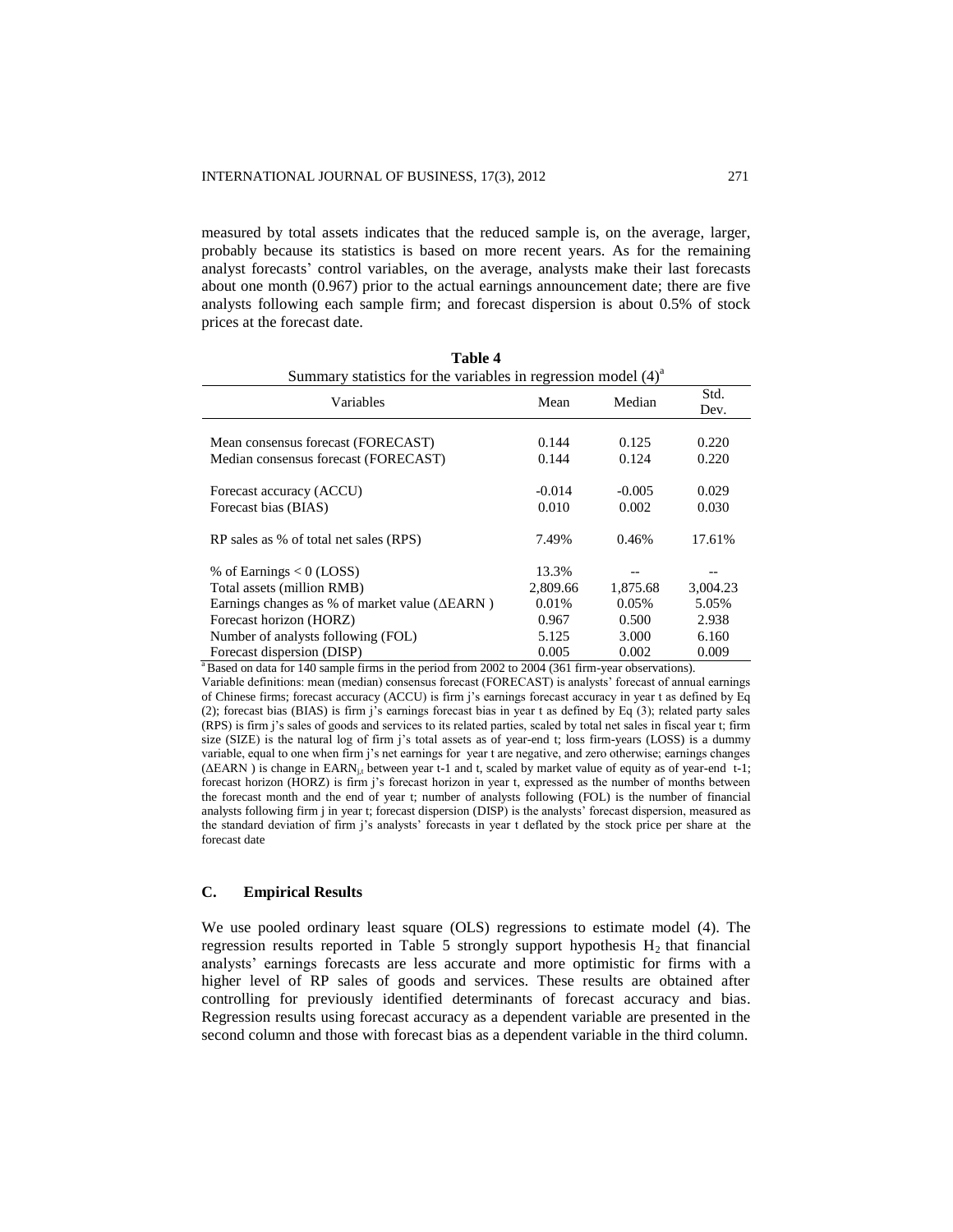Our primary result is that the level of RP sales of goods and services (RPS), in the forecast accuracy model, is negatively and significantly associated with forecast accuracy ( $\hat{\alpha}_1$  is -0.003, significant at the 5% level), indicating that analysts provide less accurate forecasts for firms that have a higher level of sales of goods and services with their related parties. This may suggest that Chinese financial analysts do not adequately account for the adverse impact of RP sales on earnings. Consistent with prior research, the results also show highly significant negative coefficient estimates (p-value  $= 0.001$ ) or lower) for firm losses (LOSS), changes in earnings (ΔEARN), forecast horizon (HORZ) and forecast dispersion (DISP), suggesting that each of these four control variables is associated with less accurate analyst forecasts. Only the coefficient estimates for firm size (SIZE) and analyst following (FOL) are insignificantly different from zero.

**Table 5** The impact of related party sales on analysts' earnings forecast accuracy – regression results of model  $(4)$ <sup>a</sup>

| Variable (coefficient)              | <b>Forecast Accuracy</b> | <b>Forecast Bias</b>   |
|-------------------------------------|--------------------------|------------------------|
|                                     | (ACCU)                   | (BIAS)                 |
| Intercept ( $\hat{\alpha}_0$ )      | $-0.030$                 | 0.020                  |
|                                     | (0.658)                  | (0.342)                |
| RPS $(\hat{\alpha}_1)$              | $-0.003***$              | $0.004***$             |
|                                     | (0.025)                  | (0.043)                |
| SIZE $(\hat{\alpha}_2)$             | 0.001                    | $-0.001$               |
|                                     | (0.536)                  | (0.365)                |
| LOSS $(\hat{\alpha}_3)$             | $-0.028***$              | $0.030***$             |
|                                     | (0.000)                  | (0.000)                |
| $\triangle$ EARN $(\hat{\alpha}_4)$ | $-0.302$ ***             | $0.337***$             |
|                                     | (0.000)                  | (0.000)                |
| HORZ $(\hat{\alpha}_5)$             | $\textbf{-0.001}^{***}$  | $0.001^{\ast\ast\ast}$ |
|                                     | (0.001)                  | (0.000)                |
| FOL $(\hat{\alpha}_6)$              | 0.000                    | 0.000                  |
|                                     | (0.756)                  | (0.936)                |
| DISP $(\hat{\alpha}_7)$             | $-0.744***$              | $0.623***$             |
|                                     | (0.000)                  | (0.000)                |
| Time dummies                        | Included                 | Included               |
| Industry dummies                    | Included                 | Included               |
| # of observations & Adj. $R^2$      | 361; 0.628               | 361; 0.657             |

**<sup>a</sup>**Based on data for 361 firm-year observations (140 sample firms with earnings forecasts available from 2002 to 2004. The table reports the results for regression equation (4):

ACCU<sub>j,t</sub> (BIAS<sub>j,t</sub>) =  $\alpha_0 + \alpha_1 RPS_{j,t} + \alpha_2 SIZE_{j,t} + \alpha_3 LOS_{j,t} + \alpha_4 AEARN_{j,t} + \alpha_5 HORZ_{j,t}$ 

 $+\alpha_6 \text{FOL}_{j,t} + \alpha_7 \text{DISP}_{j,t} + \text{TimeDummis} + \text{IndustryDummise} + \varepsilon_{j,t}$ 

Variable definitions: forecast accuracy (ACCU) is firm j's earnings forecast accuracy in year t as defined by Eq (2); forecast bias (BIAS) is firm j's earnings forecast bias in year t as defined by Eq (3); RPS is firm j's sales of goods and services to its related parties, scaled by total net sales in fiscal year t; SIZE is the natural log of firm j's total assets as of year-end t; LOSS is a dummy variable, equal to one when firm j's earnings (EARN<sub>j,t</sub>) for year t are negative, and zero otherwise; ΔEARN is the change in EARN<sub>j,t</sub> between year t-1 and t, scaled by the market value of equity as of year-end t-1; HORZ is firm j's forecast horizon in year t, expressed as the number of months between the forecast month and the end of year t; FOL is number of financial analysts following firm j in year t; DISP is the analysts' forecast dispersion, measured as the standard deviation of firm j's analysts' forecasts in year t deflated by the stock price per share at the forecast date. p values are reported in parentheses. \*\* and \*\*\* denote significance at a level of 5% and 1%, respectively.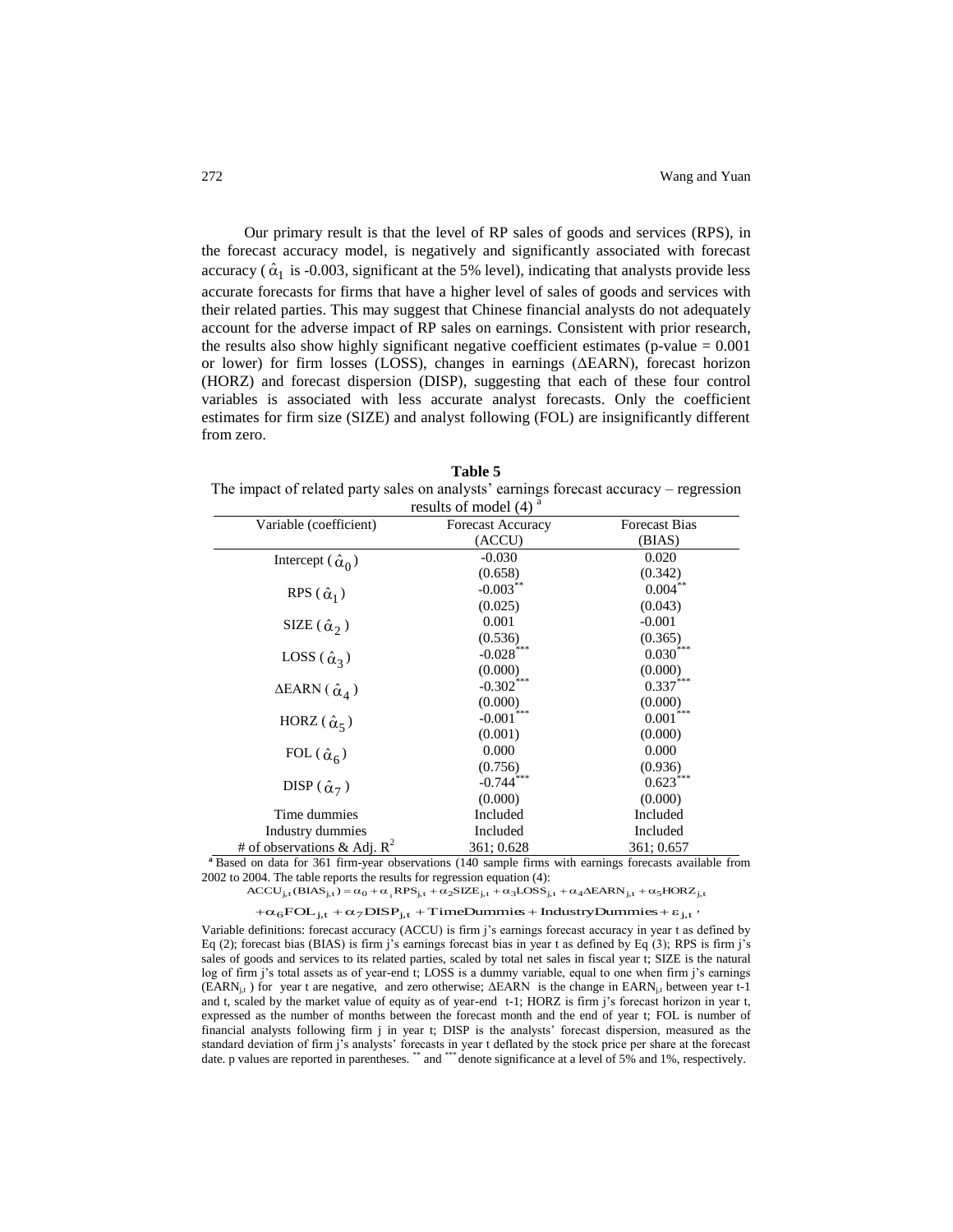The last column of Table 5 reports the results of model (4) using earnings forecast bias (BIAS) as a dependent variable. We find that the level of RP sales (RPS) is positively associated with earnings forecast bias ( $\hat{\alpha}_1 = 0.004$ , significant at the 5% level), This result is consistent with our prediction that financial analysts provide more optimistic earnings forecasts for firms that engage in a higher level of RP sales of goods and services with their related parties. Our interpretation of this finding is that Chinese financial analysts are credulous about RP sales and thus provide more optimistic earnings forecasts. Consistent with prior research, the results also show highly significant positive coefficient estimates (p-value  $= 0.001$ ) for firm losses (LOSS), changes in earnings (ΔEARN), forecast horizon (HORZ) and forecast dispersion (DISP), suggesting that each of these four control variables is associated with more optimistic earnings forecasts. Only the coefficient estimates for firm size (SIZE) and analyst following (FOL) are insignificantly different from zero. These results are also consistent with our earnings prediction accuracy model.

# **VI. SUMMARY AND CONCLUSIONS**

Anecdotal evidence suggests that RP transactions impair the representational faithfulness and verifiability of accounting data. Thus, for example, the misreporting of profitability via RP transactions by a former CFO of Enron only became apparent as the firm began to collapse. In this paper we explore whether RP sales of goods and services reduce earnings informativeness to capital market investors and consequently affect the quality of earnings forecasts by financial analysts. We focus on RP sales of goods and services because they affect accounting earnings more directly than other types of RP transactions such as directors' loans.

Using a random sample of 140 firms from the Shanghai Stock Exchange, we find a significant negative association between the level of RP sales of goods and services and earnings informativeness measured by the earnings response coefficient (ERC), after controlling for other factors known to affect the ERC. Earnings of firms engaged in RP sales are at least 33% less informative than those of other firms. The results are consistent with the contention that RP sales violate the arm's-length assumption for regular transactions and hence reduce the quality of accounting earnings. We also find that financial analysts credulously accept misleading RP sales data and provide less accurate and more optimistic earnings forecasts for firms with more RP sales of goods and services. Overall, our results show that RP sales of goods and services reduce the usefulness of accounting earnings to capital market investors and make it more difficult for financial analysts to provide accurate earnings forecasts.

The paper has, at least, two implications. The results have policy implications for China and other markets with pervasive related party transactions. As outlined in Aharony *et al*. (2010), the Chinese government has been taking actions to minimize the negative impact of related party sales between listed companies and their parent companies. For example, since 2006, the Chinese government has been encouraging unlisted parent companies to take the entire entity public, in order to create a standardalone listed company rather than a parent-subsidiary group which involves pervasive related party sales. Our results also suggest that financial analysts should not be unduly willing to trust earnings numbers that are contaminated by unreliable related party sales. However, the limitation is that financial analysts cannot observe the quality of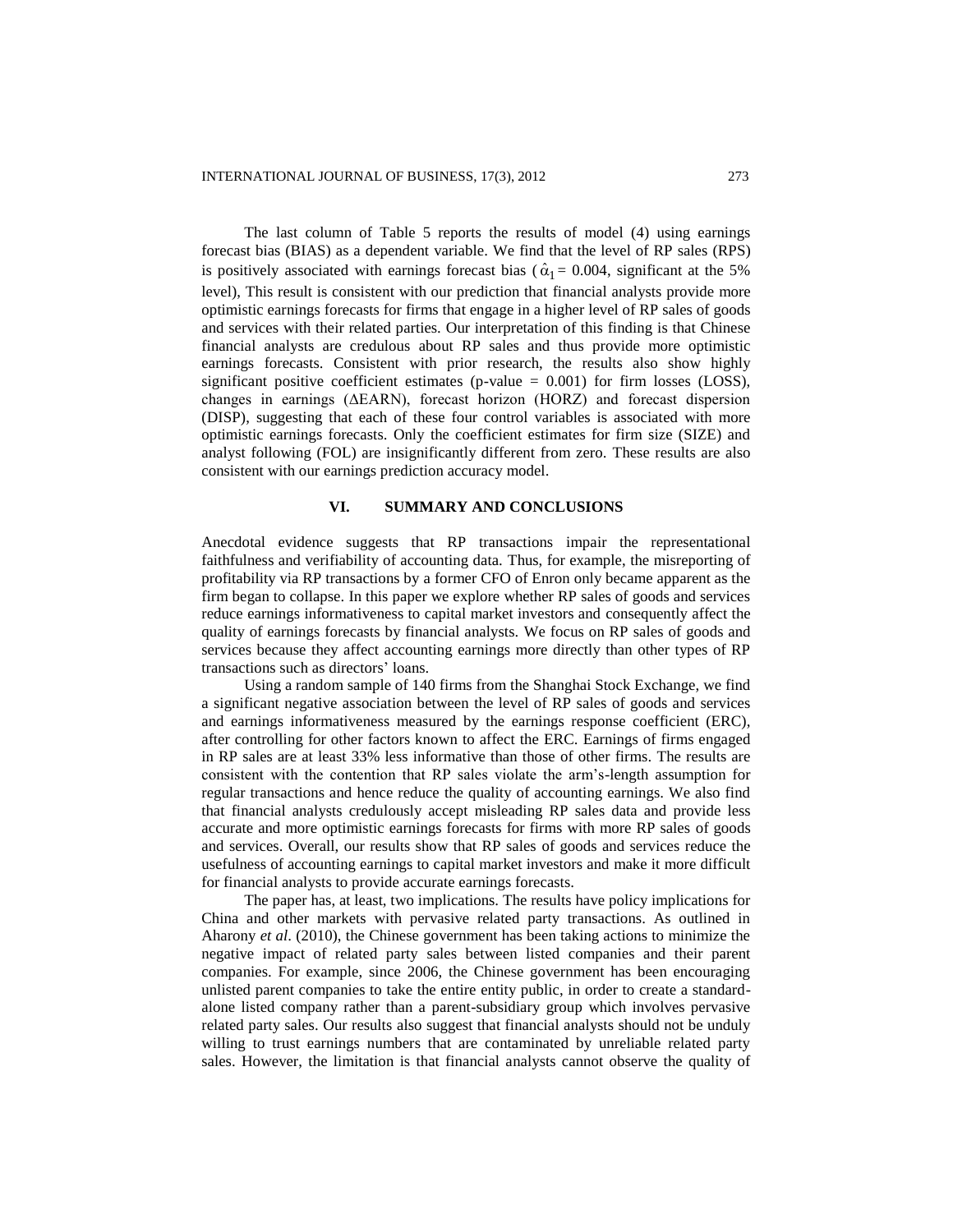related party sales directly from companies' financial disclosures. Thus they should acquire more private information about related party sales.

#### **REFERENCES**

- Aharony, J., J. Wang, and H. Yuan, 2010, "Tunneling as an Incentive for Earnings Management during the IPO Process in China," *Journal of Accounting and Public Policy* 29: 1-26.
- Brown, L.D., 1993, "Earnings Forecasting Research: Its Implications for Capital Market Research," *International Journal of Forecasting* 9 (November): 295-320.
- Brown, L.D., 2001, "A Temporal Analysis of Earnings Surprises: Profits versus Losses," *Journal of Accounting Research* 39 (September): 221-242.
- Campbell, J.Y., 1996, "Understanding Risk and Return," *Journal of Political Economy* 104: 298-345.
- Chaney, P., and D. Jeter, 1992, "The Effect of Size on the Magnitude of Long-window Earnings Response Coefficients," *Contemporary Accounting Research* 8, 540-560.
- Chen, C.J.P., S. Chen, and X. Su, 2001, "Is Accounting Information Value-relevant in the Emerging Chinese Stock Market?" *Journal of International Accounting, Auditing & Taxation* 10: 1-22.
- Collins, D., and S.P. Kothari, 1989, "An Analysis of Intertemporal and Cross-sectional Determinants of Earnings Response Coefficients," *Journal of Accounting and Economics* 11, 143-181.
- Das, S., C. Levine, and K. Sivaramakrishnan, 1998, "Earnings Predictability and Bias in Analysts' Earnings Forecasts," *The Accounting Review* 73 (April): 277-294.
- Dechow, P.M., and C.M. Schrand, 2004, *Earnings Quality*, The Research Foundation of CFA Institute, USA.
- Dhaliwal, D., K. Lee, and N. Fargher, 1991, "The Association between Unexpected Earnings and Abnormal Security Returns in the Presence of Financial Leverage," *Contemporary Accounting Research* 8, 20-41.
- Duru, A., and D.M. Reeb, 2002, "International Diversification and Analysts' Forecast Accuracy and Bias," *The Accounting Review* 77: 415-433.
- Easton, P., and T. Harris, 1991, "Earnings as an Explanatory Variable for Returns," *Journal of Accounting Research* 29, 19-36.
- Financial Accounting Standards Board (FASB), Statement of Financial Accounting Standard (SFAS) No. 57. 1982. Related Party Transactions.
- Francis, J., K. Schipper, and L. Vincent, 2005, "Earnings and Dividend Informativeness When Cash Flow Rights are Separated from Voting Rights," *Journal of Accounting and Economics* 39, 329-360.
- Freeman, R., 1987, "The Association between Accounting Earnings and Security Returns for Large and Small Firms," *Journal of Accounting and Economics* 55, 615-646.
- Gordon, E., and E. Henry, 2003, "Related Party Transactions and Earnings Management," Working paper, Rutgers University.
- Gordon, E., E. Henry., and D. Palia, 2004, "Related Party Transactions: Associations with Corporate Governance and Firm Value," Working paper, Rutgers University.
- Hayn, C., 1995, "The Information Content of Losses," *Journal of Accounting and Economics* 11, 123-153.